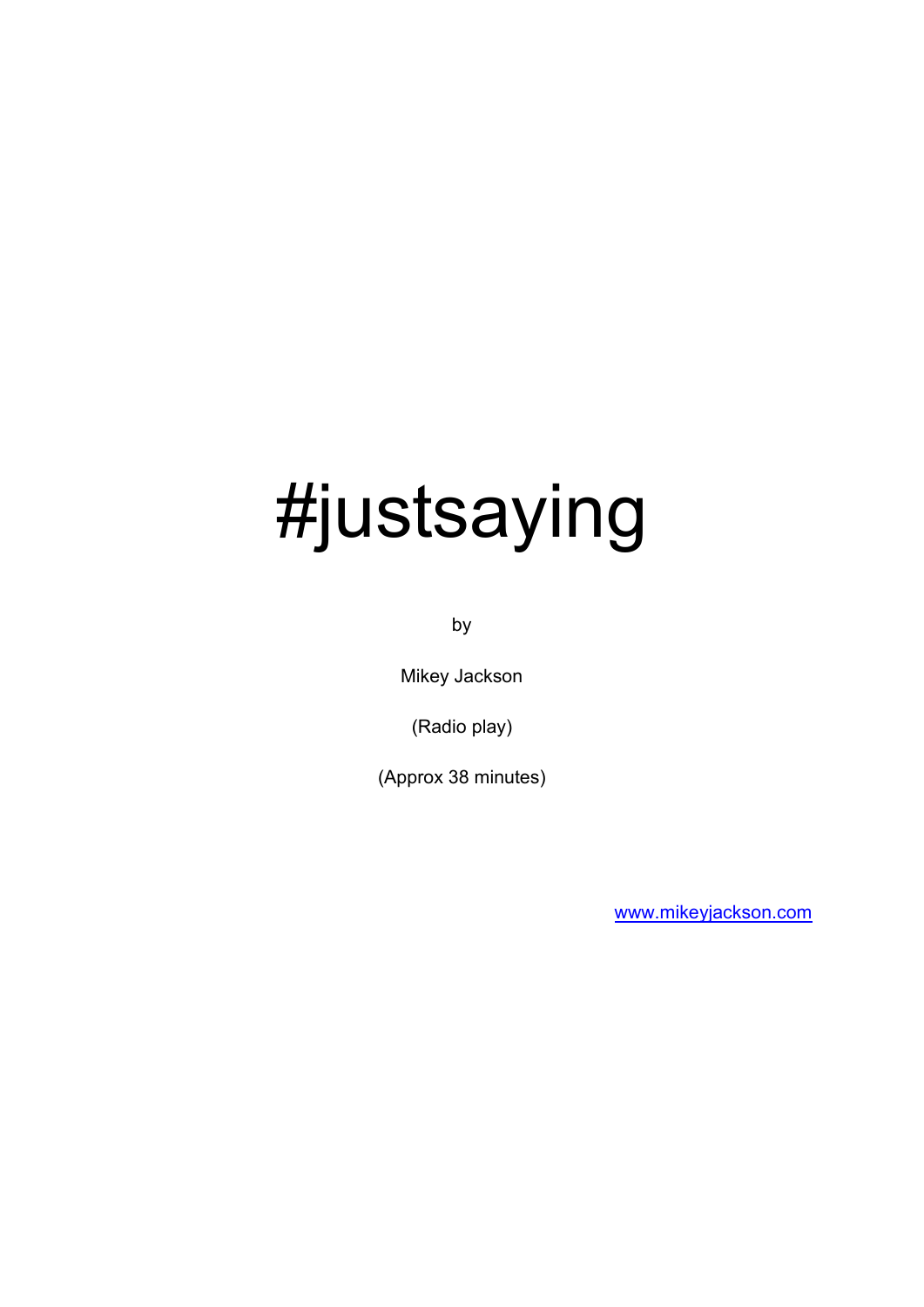#### **SCENE 1: EXT. SECONDARY SCHOOL YARD**

## FX: WE, THE LISTENERS ARRIVE AMID THE COLLECTIVE HULLABALOO OF PUPILS DURING THEIR BREAK.

MALLORY: (TO US) It was only a prank. A childish act of revenge. Just a stupid throwaway comment I posted on social media in the heat of the moment. I didn't mean to cause so much trouble. Or harm.

#### **SCENE 2: INT. AIMEE'S PARENTS' HOUSE. LANDING/AIMEE'S BEDROOM**

- FX: THREE IMPATIENT KNOCKS ON THE PARENT SIDE OF THE BEDROOM DOOR.
- AIMEE'S MUM: Aimee. Just because you're off school at the moment, it doesn't mean you can doss in bed all day.
- FX: MORE KNOCKS, HARDER THIS TIME.
- AIMEE'S MUM: Aimee! Ignoring my words won't make me go away.
- MALLORY: (TO US) The situation. It just...

FX: AIMEE'S MUM HAS HAD ENOUGH. SHE WRENCHES OPEN THE DOOR AND MARCHES INTO AIMEE'S BEDROOM.

- AIMEE'S MUM: Get out of that bed. Now! You can help me with the housework.
- MALLORY: (TO US) ...spiralled out of control.
- AIMEE'S MUM: Aimee. Aimee! I'm not going to tell you again. Don't you dare pretend you're asleep. I've had qu–

## FX: A PREGNANT PAUSE HEAVIES THE AIR. NO SOUND, YET WE FEEL SOMETHING IS VERY WRONG.

MALLORY: (TO US) With one single online remark, I ruined the lives of so many...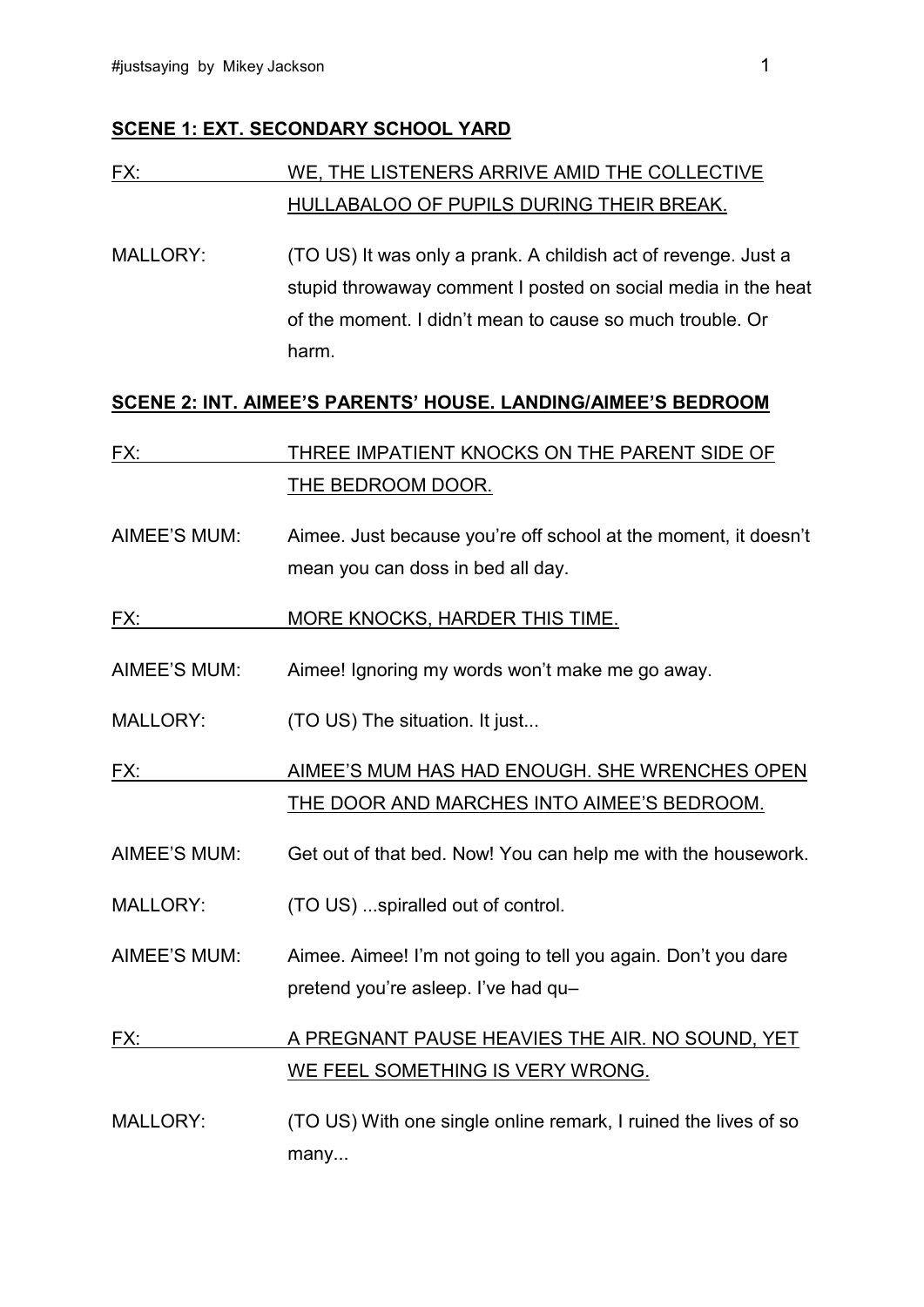| FX:             | AIMEE'S MUM PICKS UP A BOTTLE OF PILLS AND GIVES                                                                                                                                                                                         |
|-----------------|------------------------------------------------------------------------------------------------------------------------------------------------------------------------------------------------------------------------------------------|
|                 | <u>IT A RATTLE. OH, SHIT, ALMOST EMPTY.</u>                                                                                                                                                                                              |
| AIMEE'S MUM:    | Oh, my God! Aimee!! How many have you taken? Can you<br>hear me?                                                                                                                                                                         |
| <b>MALLORY:</b> | (TO US)  and caused the death of one.                                                                                                                                                                                                    |
| AIMEE'S MUM:    | Aimee!! How many pills have you swallowed?                                                                                                                                                                                               |
| <u>FX:</u>      | THIS WOMAN IS IN HYSTERICS. WE HEAR RAPID                                                                                                                                                                                                |
|                 | <b>TAPPING OF HANDS UPON CHEEKS AS SHE STRUGGLES</b><br><u>TO FREE HER DAUGHTER FROM UNCONCIOUSNESS.</u>                                                                                                                                 |
| AIMEE'S MUM:    | Speak to me! Please!! Oh, God, no!                                                                                                                                                                                                       |
| FX:             | <u>AIMEE'S MUM BREAKS DOWN IN TEARS AS -</u>                                                                                                                                                                                             |
| <b>MALLORY:</b> | (TO US) If only they'd noticed the hashtag at the end of my<br>comment. #justsaying. Simply my personal opinion, not a<br>proven fact. At least then they wouldn't have taken it so<br>seriously. And Aimee Taylor would still be alive. |
| FX:             | AIMEE'S MUM'S CRIES ECHO AS THEY MERGE WITH -                                                                                                                                                                                            |
|                 | <b>SCENE 3: EXT. TRAIN STATION PLATFORM</b>                                                                                                                                                                                              |
| FX:             | <u>- THE PIERCING SQUEAL OF BRAKES, THE CLATTERING</u><br>OF RAILS AS A TRAIN PULLS INTO THE STATION.                                                                                                                                    |
| <b>MALLORY:</b> | (TO US) My name is Mallory Finch. You've no doubt heard<br>about me on the TV news. Or in the newspapers. Or on the<br>internet. It's a massive story.                                                                                   |
| FX:             | THE AUTOMATIC TRAIN DOORS SWISH OPEN. A HECTIC<br><u>MESS OF PASSENGERS SCUTTLE IN AND OUT.</u>                                                                                                                                          |
| <b>MALLORY:</b> | (TO US) For those of you who haven't, my sole claim to fame<br>doubles up as the worst mistake of my life. Like, ever.                                                                                                                   |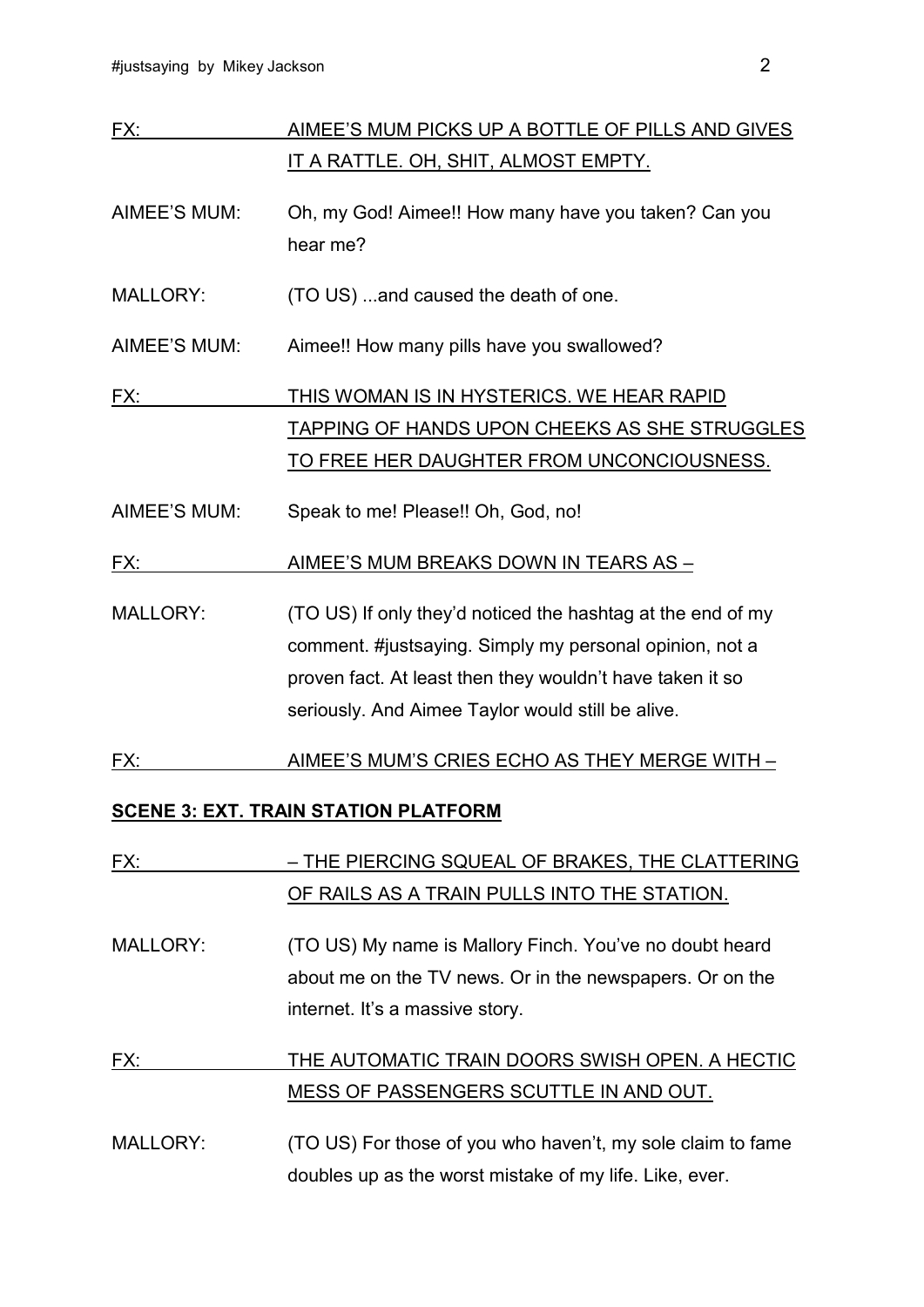| FX:             | THE EXODUS OF ANTS GOES ON AROUND HER.                                                                                                                                                                                                                  |
|-----------------|---------------------------------------------------------------------------------------------------------------------------------------------------------------------------------------------------------------------------------------------------------|
| <b>MALLORY:</b> | (TO US) Up until then, I was just another face in a very large<br>crowd. A fuzzy grey background girl. Nobody takes any notice<br>of fuzzy grey background girls. Why? We're not interesting<br>enough. Fuzzy grey background girls are never big news. |
| FX:             | RAPID BEEP-BEEPS, THEN MULTIPLE SWISHES AS THE                                                                                                                                                                                                          |
|                 | DOORS SLIDE SHUT.                                                                                                                                                                                                                                       |
| <b>MALLORY:</b> | (TO US) Well, that is, until the day that changed everything.<br>Forever.                                                                                                                                                                               |
| FX:             | AND AS THE TRAIN PULLS AWAY FROM US -                                                                                                                                                                                                                   |
| <b>MALLORY:</b> | (TO US) I guess by now you're pretty confused by my<br>ramblings. My fault for kicking off my story somewhere in the<br>middle. Maybe I should take you right back to the beginning.                                                                    |

#### **SCENE 4: EXT. PRIMARY SCHOOL YARD**

#### FX: THE LIVELY CHAOS OF CHILDREN AT PLAY.

MALLORY: (TO US) I first met Aimee Taylor at primary school. We instantly hit it off as friends. She could be a right bossy cow at times. But in contrast, I was a submissive soul. Looking back, I guess that's why we clicked so perfectly.

#### **SCENE 5: EXT. MEADOW**

## FX: BIRDS CHIRP FOR THE LOVE OF SUMMER. TWO YOUNG CHILDREN GIGGLE WITH GLEE AS THEY CHARGE THROUGH A GRASSY MEADOW.

MALLORY: (TO US) For the next few years, we were the best of friends. Virtually inseparable. But it's true what they say. All good things must come to an end. You see, a certain something got in the way.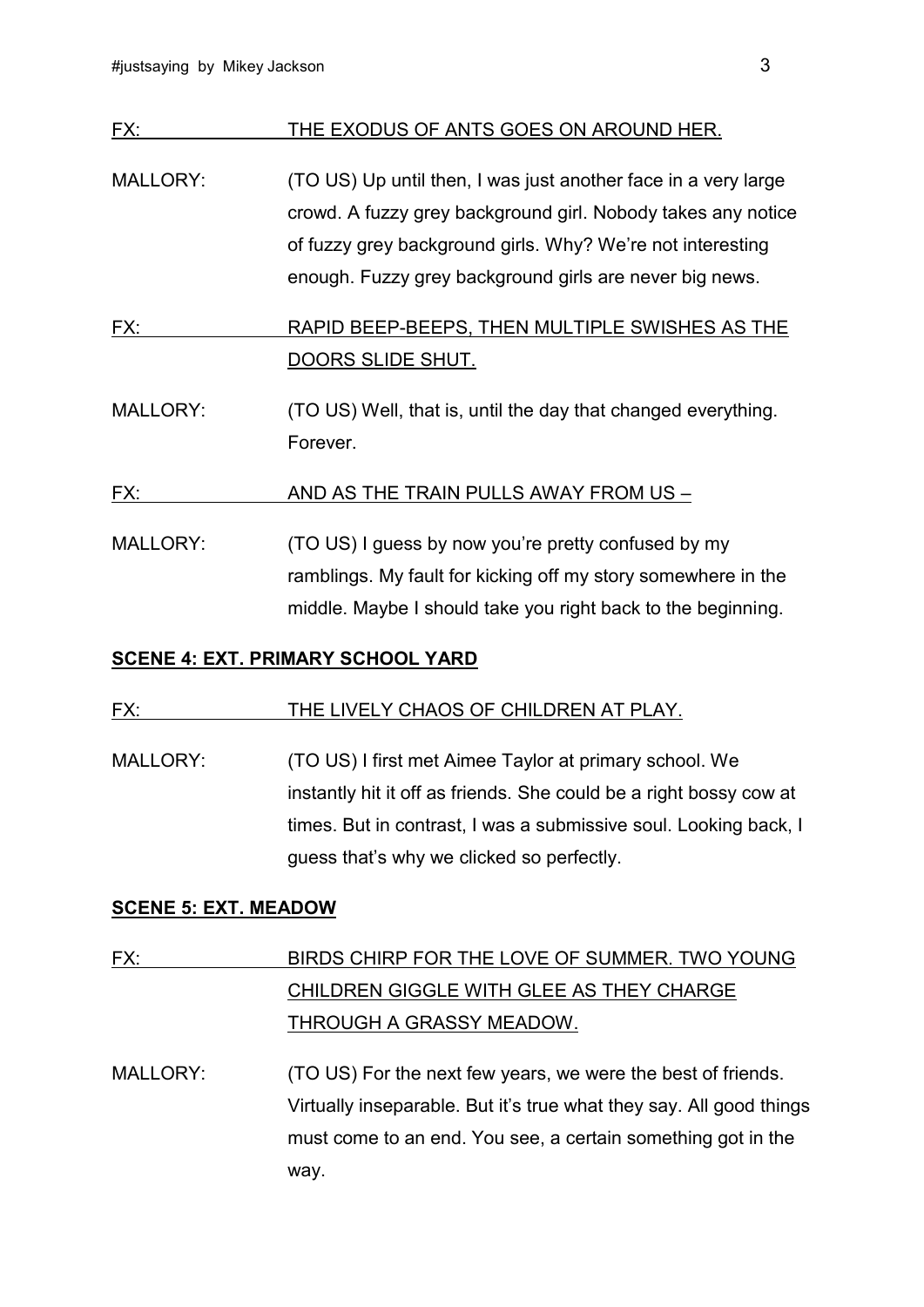#### FX: WE TRADE ALL SOUNDS FOR SUDDEN SILENCE.

#### MALLORY: (TO US) Puberty.

FX: CUE THE SINISTER DAH, DAH, DAHHHHHHHH!

MALLORY: (TO US) Aimee Taylor was the first girl in our class to develop boobs. And as such, she found herself promoted to the dizzy heights of inspirational adult figure amongst goggle-eyed, prepubescent wannabees. The entire population of the school laid down its arms to become her wall-to-wall entourage, eager to be led by the newly crowned queen.

#### FX: A ROYAL FANFARE, TA-TA-TA, TA-DA-DA DAAAA!

#### **SCENE 6: EXT. SECONDARY SCHOOL YARD**

#### FX: THE BUSY BUZZ OF ADOLESCENT PUPILS.

- MALLORY: (TO US) By the time we reached secondary school, Aimee was long gone from my life. She had zero time for insignificant friends of yesteryear. Oh, no, she was far too busy enjoying the role of most popular girl. Nobody dared to challenge her throne. Otherwise –
- AIMEE: (QUEEN OF HEARTS STYLE) Off with her head!
- FX: THE RAZOR-SHARP BLADE CAREERS DOWN THE GUILOTINE SHAFT, SLICING A HEAD CLEAN FROM ITS RESIDENT NECK. NEXT, A FLUMPH OF WICKER AS THE HEAD LANDS IN THE BASKET BELOW.
- MALLORY: (TO US) So where next in the tour of my joke of a life?

#### **SCENE 7: INT. FINCH HOUSEHOLD. LOUNGE**

FX: THE CLOSING LINES OF "HAPPY BIRTHDAY," COURTESY OF MALLORY'S PARENTS.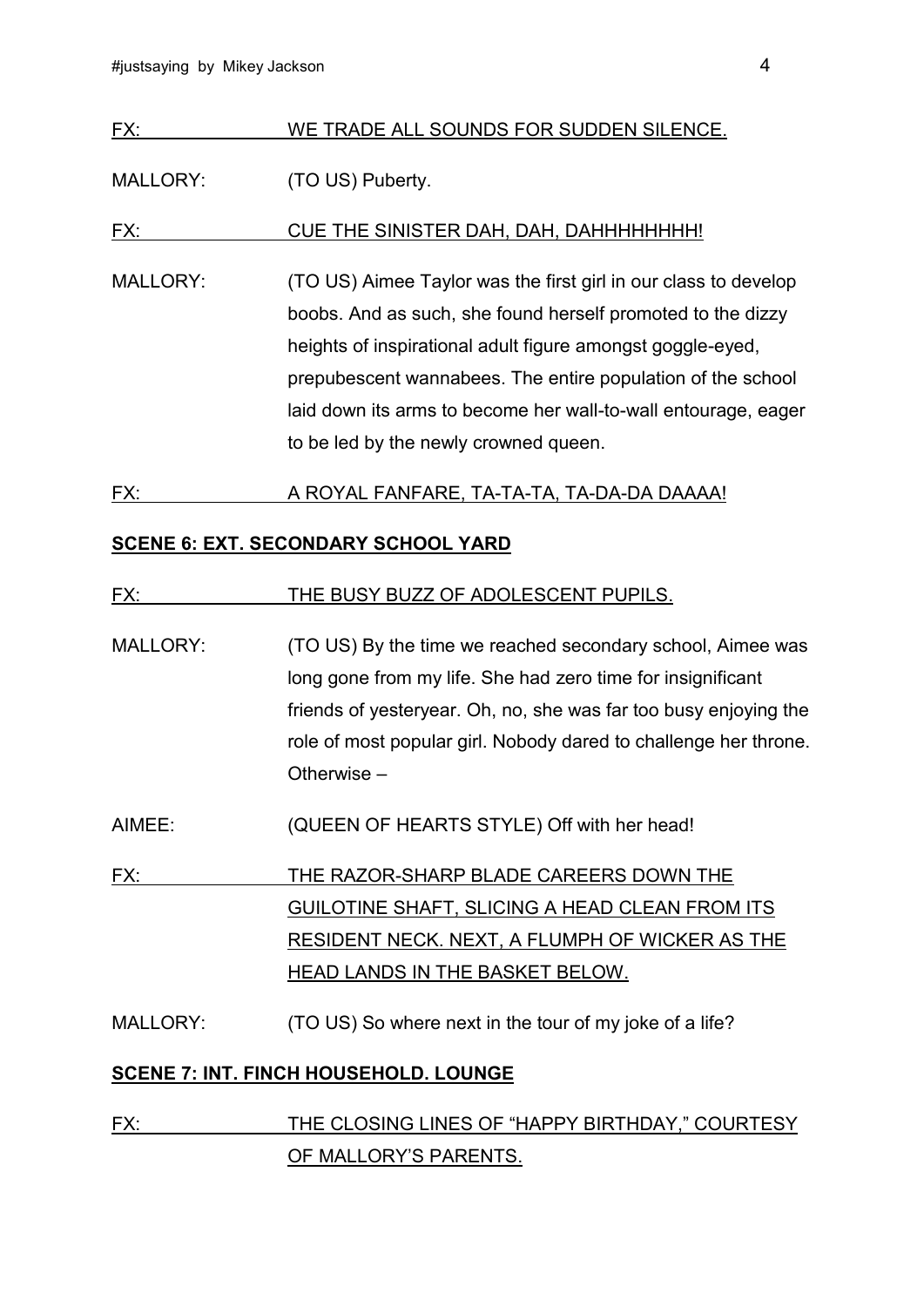| <b>MALLORY:</b> | (TO US) Ah, yes. My recent sixteenth birthday party.                                                                                                                                                                                                                                                                                       |
|-----------------|--------------------------------------------------------------------------------------------------------------------------------------------------------------------------------------------------------------------------------------------------------------------------------------------------------------------------------------------|
| MUM:            | Look lively, Mallory. Blow out the candles.                                                                                                                                                                                                                                                                                                |
| MALLORY:        | (TO US) That's Mum. Ruth to everybody else.                                                                                                                                                                                                                                                                                                |
| DAD:            | Don't forget to make a wish.                                                                                                                                                                                                                                                                                                               |
| <u>FX:</u>      | ONE LONG PUFF EXTINGUISHES ALL FLAMES.                                                                                                                                                                                                                                                                                                     |
| <b>MALLORY:</b> | (TO US) And that's Dad. Steve to everybody else.                                                                                                                                                                                                                                                                                           |
| <u>FX:</u>      | CLAPS AND CHEERS ALL ROUND.                                                                                                                                                                                                                                                                                                                |
| DAD:            | Aren't you going to tell us what you wished for?                                                                                                                                                                                                                                                                                           |
| MUM:            | Of course she can't, you idiot. Her wish will only come true if<br>she keeps it a secret.                                                                                                                                                                                                                                                  |
| DAD:            | Yeah, only if you believe in all that superstitious claptrap.                                                                                                                                                                                                                                                                              |
| MUM:            | Oh, Steve. Stop being so cynical. Now, who wants a slice of<br>birthday cake?                                                                                                                                                                                                                                                              |
| DAD:            | Ooh, yes please, love.                                                                                                                                                                                                                                                                                                                     |
| FX:             | CAKE SLICING AND SHARING IN PROGRESS AS -                                                                                                                                                                                                                                                                                                  |
| MALLORY:        | (TO US) So what exactly was my secret wish? Simple. More<br>than anything in the world, I wanted to be popular.                                                                                                                                                                                                                            |
| MUM:            | Queue up in an orderly fashion please. There's enough cake to<br>go round. After all, there are only three of us here.                                                                                                                                                                                                                     |
| <b>MALLORY:</b> | (TO US) Yes. You heard correctly. Three people at a milestone<br>birthday party; a total of which included me. #fail. Oh, and my<br>parents were only in attendance by default. #epicfail. I did invite<br>a few people from school. But one by one, the apologetic<br>excuse texts accumulated on my phone. I'll read them out to<br>you. |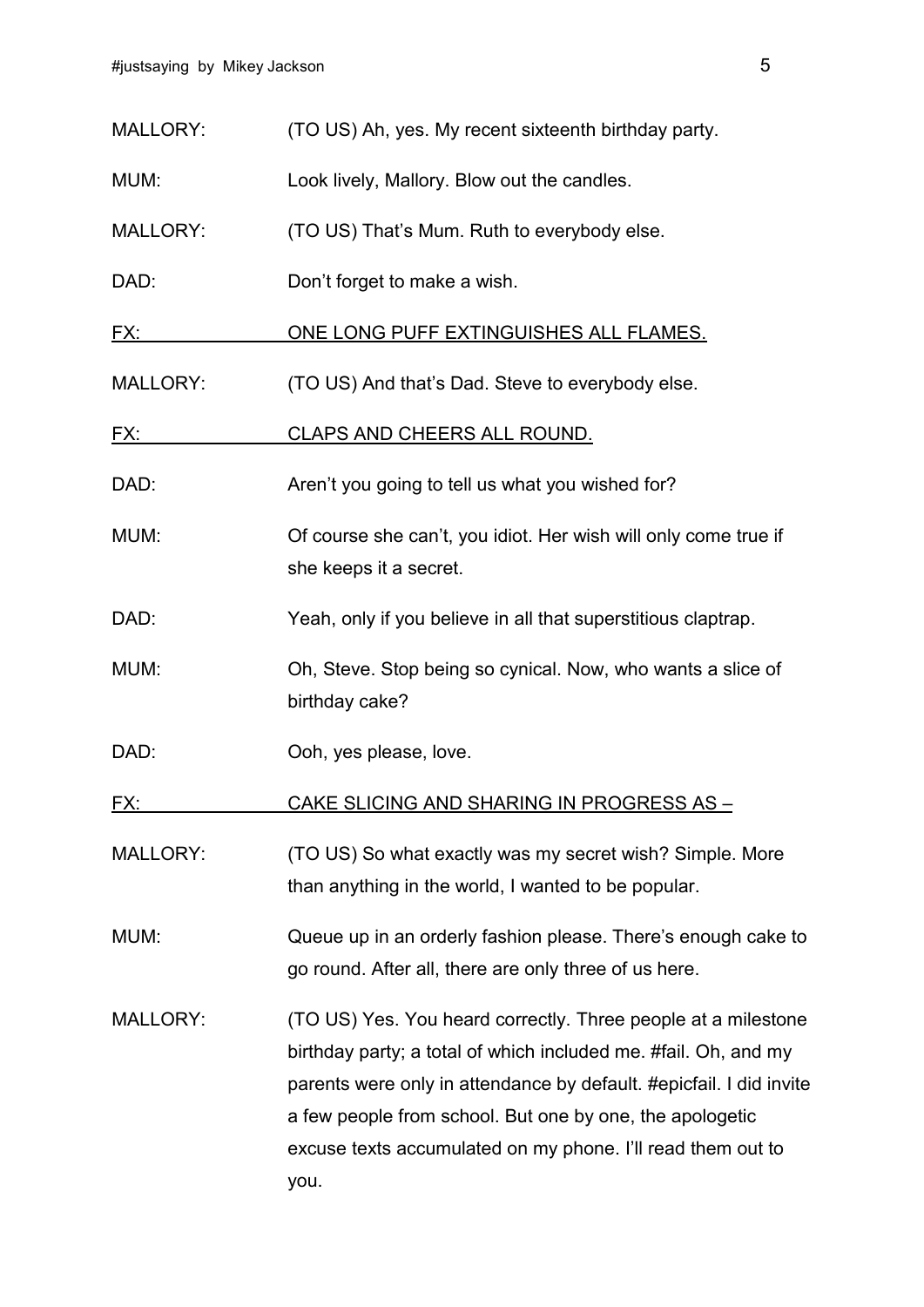## FX: BEEP-BEEP, INCOMING MESSAGE.

MALLORY: (QUOTING) Soz. Can't make it to your party. Folks found out I stole their vodka for Aimee's party. Grounded, big-time. Sad smilie.

FX: BEEP-BEEP NOTIFICATION 2.

- MALLORY: (QUOTING) Sorry, Malls. Whole family struck down with the lurgy. Have a great b-day.
- MALLORY: (TO US) Okay, so those two texts sounded like genuine reasons for no-shows. But the third message really took the wet yellow stuff.
- FX: BEEP-BEEP NOTIFICATION 3.
- MALLORY: (QUOTING) Sorry, Finchy. Something has come up.
- MALLORY: (TO US) Talk about short and sweet. This message basically translated as:
- MALLORY: (QUOTING) Not sorry at all, Finchy. I had no intention of celebrating your birthday with you. Oh, and I can't be bothered to think up a suitable excuse for my absence.
- FX: MALLORY BLOWS A CHILDISH RASPBERRY.
- MALLORY: (TO US) I rest my case. #fuzzygreybackgroundgirl.
- FX: A 70s STYLE TRAGIC WAH, WAH, WAHHHHH!
- MALLORY: (TO US) So that's why I wished for popularity. And no, before you think it, I am not a hungry fame-chaser like those talentless airheads who enter dumb TV reality shows in the hope of becoming famous for... well... just being famous. All I ever wanted was to be noticed. Hah, and I certainly got that wish all right. I got noticed with a capital N.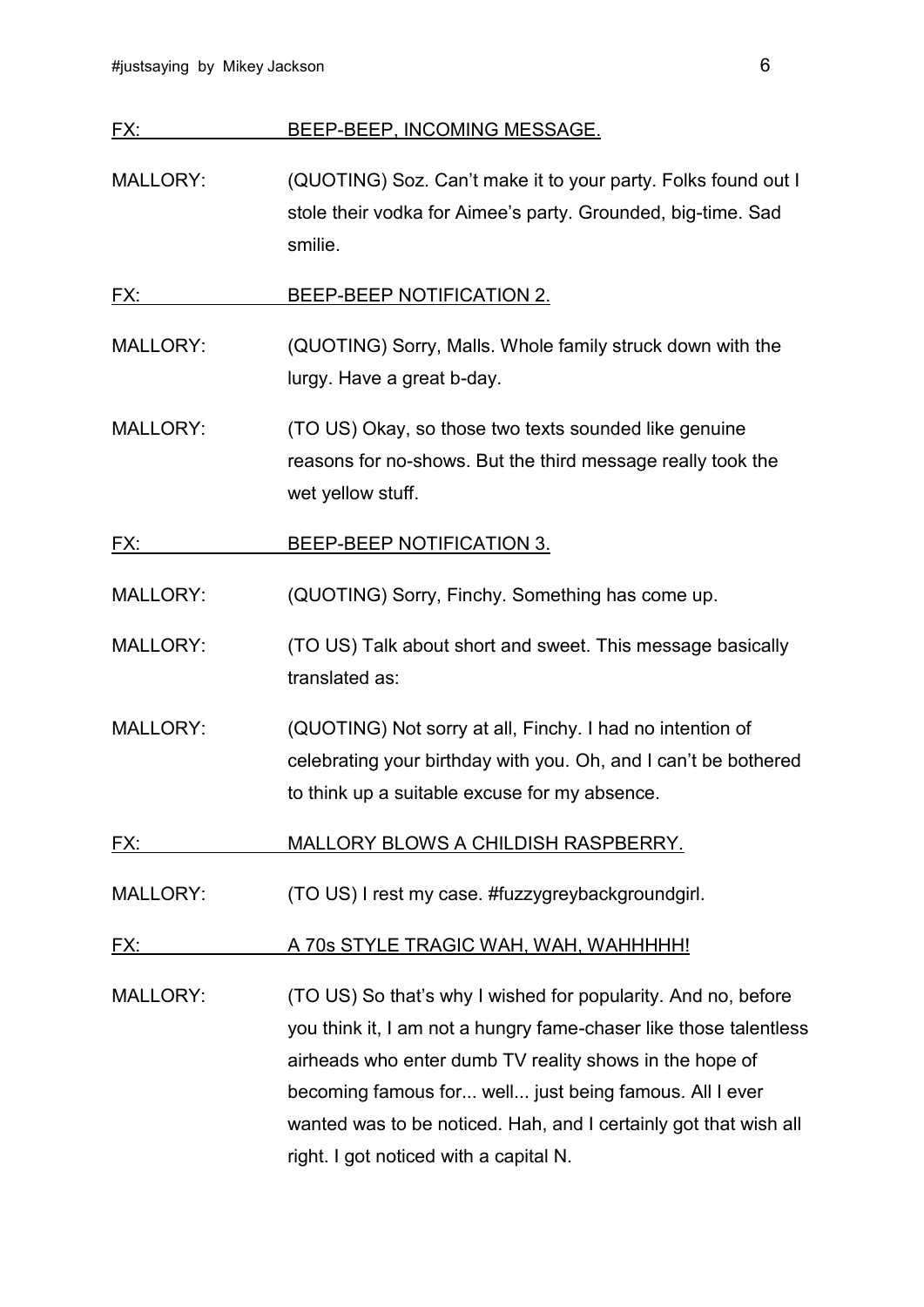| MUM:            | (WITH A GOB FULL OF CAKE) Mmm, this cake is gorgeous.<br>Would you like a slice, birthday girl?                  |
|-----------------|------------------------------------------------------------------------------------------------------------------|
| <b>MALLORY:</b> | No, thanks, Mum.                                                                                                 |
| MUM:            | Are you sure? It's very good.                                                                                    |
| <b>MALLORY:</b> | Dead sure.                                                                                                       |
| MUM:            | Mallory, you're not one of those anorexics you hear about on<br>the telly, are you?                              |
| <b>MALLORY:</b> | No, Mum. I just don't fancy any at the moment.                                                                   |
| MUM:            | Typical. You could have told me you didn't care much for cake.                                                   |
| <b>MALLORY:</b> | I never said I didn't like it.                                                                                   |
| MUM:            | And there was me, slaving over a hot oven. Baking all day and<br>night. Squirting on icing 'til the early hours. |
| DAD:            | I thought you said you bought it from Sainsbury's.                                                               |
| FX:             | A GROAN FROM MUM, WELL AND TRULY RUMBLED.                                                                        |
| MUM:            | Yes, thank you, Steve. That may well be true, but it's hardly the<br>point, is it?                               |
| <b>MALLORY:</b> | If it makes you happy, I'll grab a slice later.                                                                  |
| MUM:            | Make sure you do, young lady.                                                                                    |
| <b>MALLORY:</b> | I will, I promise.                                                                                               |
|                 |                                                                                                                  |
| MUM:            | I'll be watching you.                                                                                            |
| <b>MALLORY:</b> | I know you will.                                                                                                 |
| DAD:            | (EXCITED) Give her the present, give her the present.                                                            |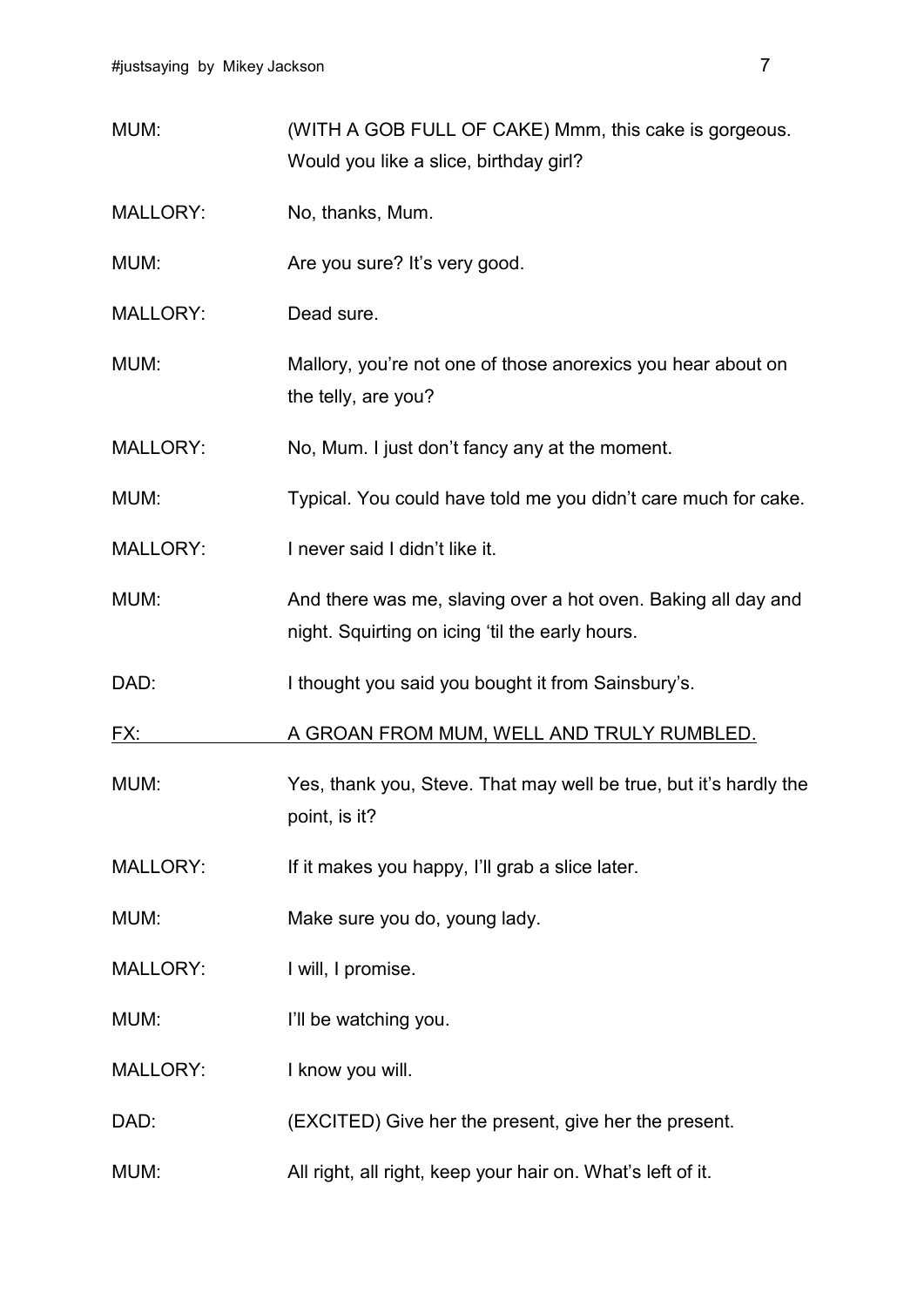| FX:             | WE HEAR MUM PASSING ACROSS THE PRESENT.                                                                                                                                                                               |
|-----------------|-----------------------------------------------------------------------------------------------------------------------------------------------------------------------------------------------------------------------|
| DAD:            | Hurry up and open it.                                                                                                                                                                                                 |
| MUM:            | Give her a chance, Mr Impatient.                                                                                                                                                                                      |
| FX:             | MALLORY TEARS OFF THE WRAPPING PAPER. THEN                                                                                                                                                                            |
|                 | COMES AN UNSURE SILENCE. IT'S CLEARLY NOT                                                                                                                                                                             |
|                 | <b>SOMETHING SHE EXPECTED.</b>                                                                                                                                                                                        |
| MUM:            | Well? What do you think?                                                                                                                                                                                              |
| DAD:            | Do you like it?                                                                                                                                                                                                       |
| <b>MALLORY:</b> | Um. Thanks, Mum. Thanks, Dad. (UNCERTAIN) What is it?                                                                                                                                                                 |
| DAD:            | It's a digital voice recorder.                                                                                                                                                                                        |
| <b>MALLORY:</b> | A voice recorder?                                                                                                                                                                                                     |
| DAD:            | Don't you remember? About ooh must be six months ago<br>now. The three of us were walking through the shopping<br>centre. You spotted that man using one, and you said, "Ooh,<br>that's cool. I'd like one of those." |
| MUM:            | So we thought we'd buy you one for your birthday. Isn't that<br>great?                                                                                                                                                |
| <b>MALLORY:</b> | Um. Yes. It's something I've always wanted.                                                                                                                                                                           |
| DAD:            | That's a relief. For a moment there, I thought we'd gone and<br>made an embarrassing blunder.                                                                                                                         |

## **SCENE 8: EXT. RAILWAY STATION PLATFORM**

#### FX: BING BONG, A STATION ANNOUNCEMENT.

ANNOUNCER: (D) The next train will be the blah, blah, blah to blah, blah, blah.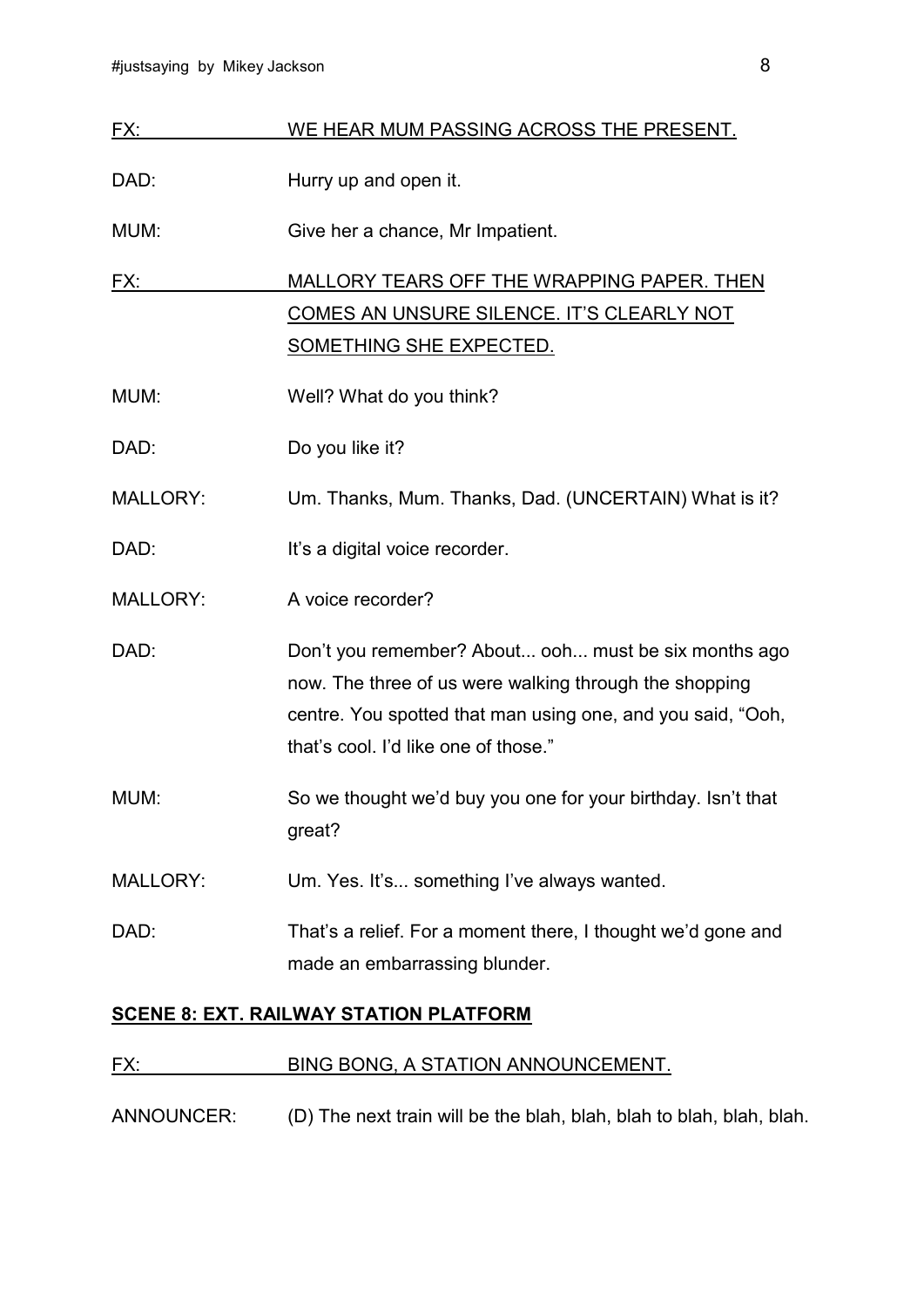MALLORY: (TO US) The truth is, yes. I did once spot somebody using a voice recorder. And yes. I did say it was cool. But to claim that I said I wanted one of my own can only be described as a slight parental exaggeration.

#### FX: BING BONG.

ANNOUNCER: (D) We are currently experiencing delays with some services due to blah, blah, blah, leaf on the track, blah, blah, blah.

MALLORY: (TO US) What I don't get is how they remembered something I said six months ago. Parents aren't supposed to listen to their children. And of course, vice versa. It's the law.

#### **SCENE 9: INT. FINCH HOUSEHOLD. LOUNGE**

| <u>FX:</u> | DAD RIFLES THROUGH HIS CD COLLECTION.                                                                                                             |
|------------|---------------------------------------------------------------------------------------------------------------------------------------------------|
| DAD:       | What this party needs is some music.                                                                                                              |
| MUM:       | You make sure you don't bore us with all your cheesy drivel.<br>It's Mallory's big day, not yours.                                                |
| DAD:       | (WITH A SIGH) Yes, dear.                                                                                                                          |
| MUM:       | Oh, Mallory. Who'd have thought it, eh? Sixteen years of age.<br>There are so many things you can legally do now. Like um<br>smoke, for instance. |
| FX:        | THE CD RIFLING CONTINUES.                                                                                                                         |
| DAD:       | I think you'll find they upped the age of buying cigarettes a<br>while back.                                                                      |
| MUM:       | Oh. Did they?                                                                                                                                     |
| DAD:       | Yep.                                                                                                                                              |
| FX:        | DAD PULLS A CD FREE OF THE RACK.                                                                                                                  |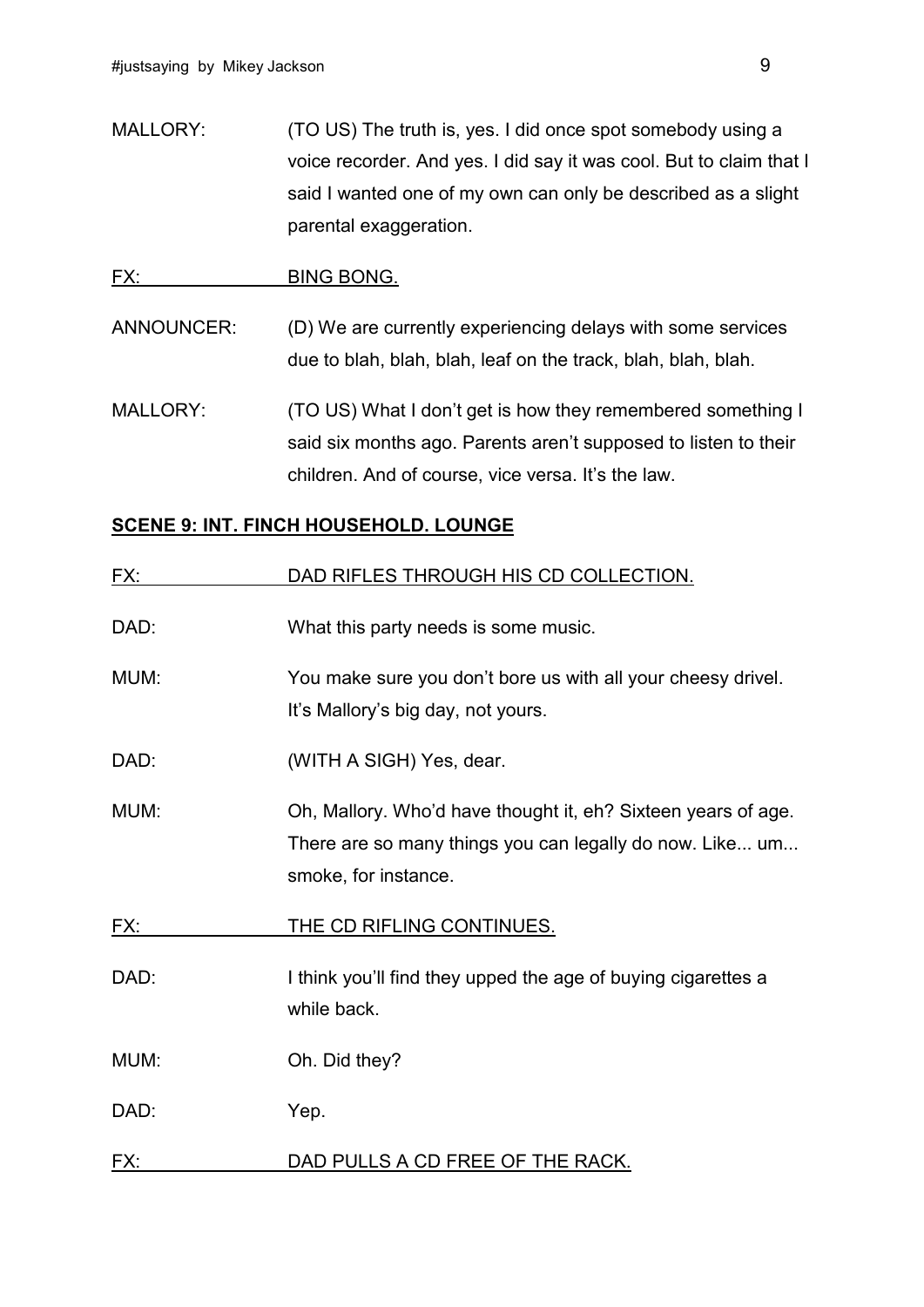| DAD:            | Aha, just the CD I was looking for.                                                                                                                                                                                                                        |
|-----------------|------------------------------------------------------------------------------------------------------------------------------------------------------------------------------------------------------------------------------------------------------------|
| <b>MALLORY:</b> | It doesn't bother me anyway. Smoking is a disgusting habit.                                                                                                                                                                                                |
| MUM:            | What else can Mallory legally do?                                                                                                                                                                                                                          |
| DAD:            | Buy a lottery ticket.                                                                                                                                                                                                                                      |
| MUM:            | Ooh, no, the minimum age is eighteen now. Shame. You could<br>have won a million pounds.                                                                                                                                                                   |
| <b>MALLORY:</b> | Yes, Mum. Pity the odds of that happening are a billion trillion<br>zillion to one.                                                                                                                                                                        |
| MUM:            | According to this search on my phone, you can get married,<br>drive a moped and join a trade union.                                                                                                                                                        |
| <b>MALLORY:</b> | (TO US) What Mum failed to include in her list was, at sixteen<br>years of age, I could also legally consent to sex. But with no<br>boyfriend on the scene and zero popularity, the odds of that<br>happening were also a billion trillion zillion to one. |
| <u>FX:</u>      | THE HI-FI SUDDENLY (AND WITHOUT WARNING) SPEWS<br>OUT THE CRINGE-FEST VIBES OF "THE BIRDIE SONG."                                                                                                                                                          |
| DAD:            | Wahey. Let's get this party started.                                                                                                                                                                                                                       |
| FX:             | THANKFULLY, THE CD JUMPS. DA, DA, DA, DA, DA!                                                                                                                                                                                                              |
| DAD:            | No!                                                                                                                                                                                                                                                        |
|                 | <b>SCENE 10: INT. AIMEE'S PARENTS' HOUSE. LOUNGE</b>                                                                                                                                                                                                       |
| <u>FX:</u>      | TRENDY DANCE MUSIC, A PARTY IN FULL SWING.                                                                                                                                                                                                                 |
| MALLORY:        | (TO US) Aimee Taylor had much more fun on her sixteenth,<br>two days before mine. Her parents let her have a house party.                                                                                                                                  |

With alcohol and boys and everything.

## FX: THE GAIETY ECHOES TO NOTHING AS -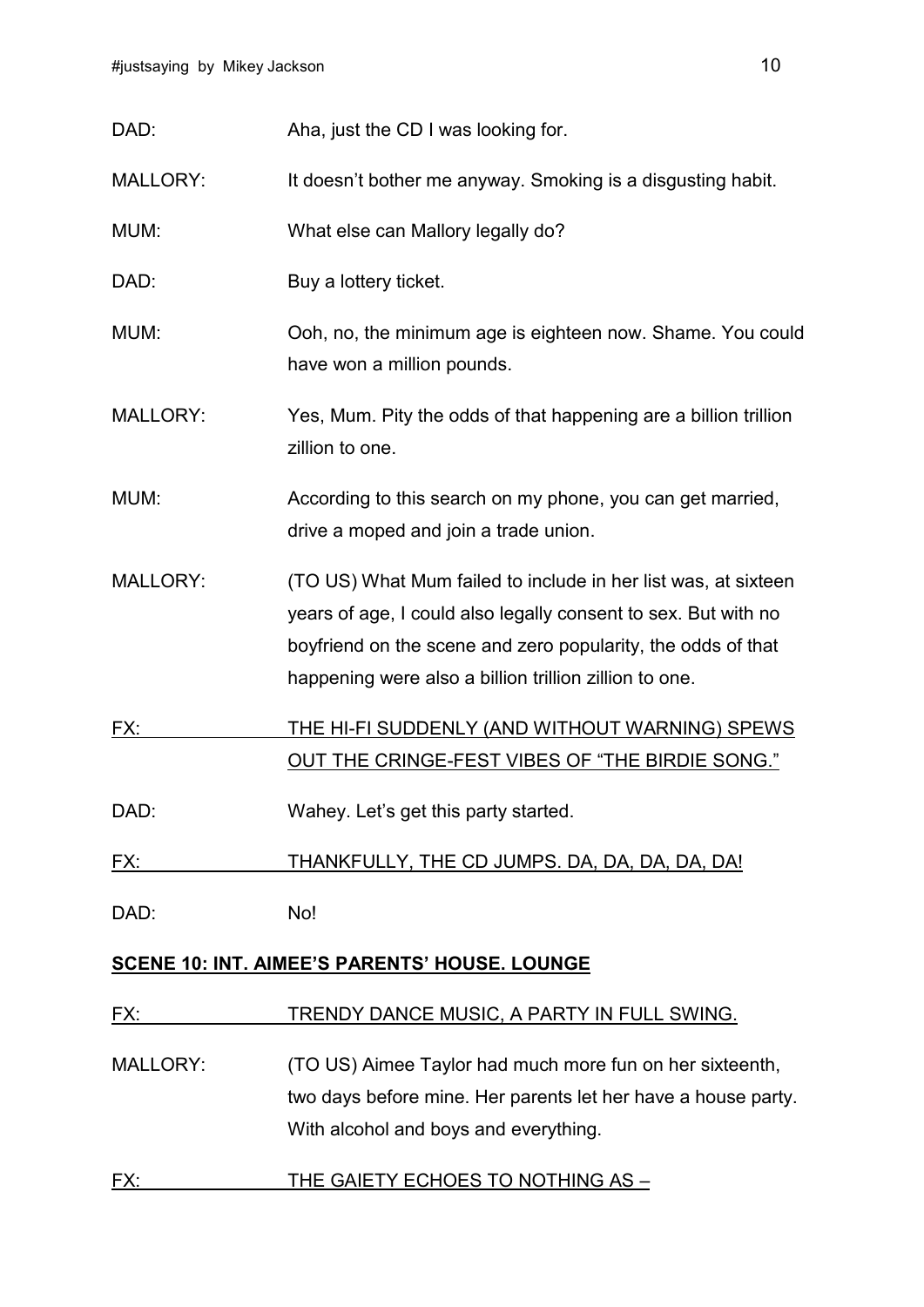#### **SCENE 11: INT. AIMEE'S PARENTS' HOUSE. HALLWAY (EARLIER)**

| FX:          | AIMEE'S MUM AND DAD OPEN THE FRONT DOOR.                                                                                  |
|--------------|---------------------------------------------------------------------------------------------------------------------------|
| AIMEE'S MUM: | Now, remember, Aimee. Two ground rules for tonight. One:<br>Don't wreck the house. And two: Don't forget to feed the cat. |
| AIMEE:       | (EAGER TO GET RID OF THEM) Yeah, yeah, got that. Bye,<br>Mum, bye, Dad. See you both when you get back.                   |
| FX:          | AIMEE CLOSES THE FRONT DOOR, SHUTTING OUT HER<br>PARENTS, THE WORLD, EVERYTHING.                                          |
| AIMEE:       | Yes!                                                                                                                      |
| FX:          | WE CAN'T SEE THE AIR PUNCH, BUT IT'S OBVIOUS SHE'S                                                                        |

#### **SCENE 12: EXT. AIRPORT**

#### FX: A PLANE TAKES OFF AND SOARS INTO THE SKY.

JUST THROWN ONE.

MALLORY: (TO US) Her parents weren't even around to supervise. They'd flown off for the weekend to sunnier climes.

#### **SCENE 13: INT. AIMEE'S PARENTS' HOUSE. LOUNGE**

#### FX: DANCE MUSIC, JOYOUS PEOPLE, PARTY TIME.

MALLORY: (TO US) They say Aimee lost her virginity that night. To a twenty-one-year-old apparently. I don't know how true it is, I wasn't there. Fuzzy grey background girls never get invited to parties.

#### **SCENE 14: INT. FINCH HOUSEHOLD. LOUNGE**

#### FX: "THE BIRDIE SONG" RETURNS.

MALLORY: (TO US) Well, apart from this type of party. #facepalm.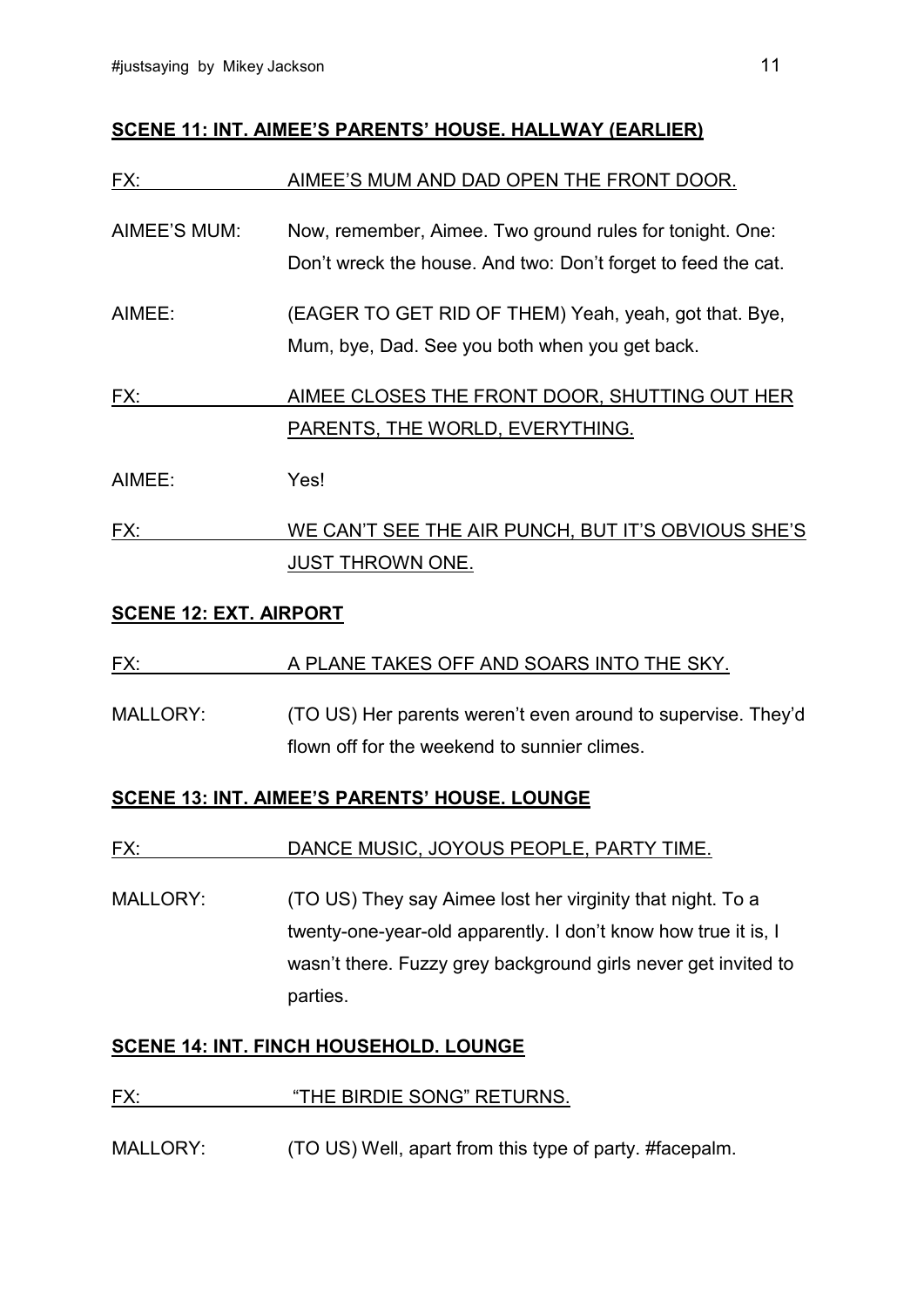#### FX: AND THE SONG FADES AWAY AS WE GO TO –

#### **SCENE 15: EXT. SECONDARY SCHOOL YARD**

#### FX: THE USUAL LUNCHTIME PLAYGROUND NOISE.

MALLORY: (TO US) Now, this will sound really lame to you, but I had a massive crush on Nathan Edwards, this really good looking boy in my year. When I say a crush, I mean wow, it was true love I was feeling. I remember our very first meeting. He opened a door for me. Unfortunately, it was the one and only time Nathan actually did anything for me. And that was probably just out of politeness. Nevertheless, as my feelings for him grew, I hoped and prayed there would be further opportunities. My head kept saying, "No chance. Don't make a fool of yourself. Move on." But it was far too late. My heart had developed chronic selective deafness.

#### FX: AGAIN, THAT 70s WAH, WAH, WAHHHHHH OF FAILURE.

- MALLORY: (TO US) That's when I made up my mind. No longer did I wish to be a fuzzy grey background girl. It was time for me to climb the slippery ladder of status. You see, if me and Nathan got together, I'd actually be somebody. And I knew exactly who could make that happen. Aimee Taylor.
- FX: IT'S THAT SINISTER DAH, DAH, DAHHH!
- AIMEE: What do you want, Mallory?
- MALLORY: Do you remember when we were best friends?
- AIMEE: That was a long time ago.
- MALLORY: Not for me, it isn't. It seems like only yesterday. We used to have so much fun during those lazy, hazy, sunny days of summer.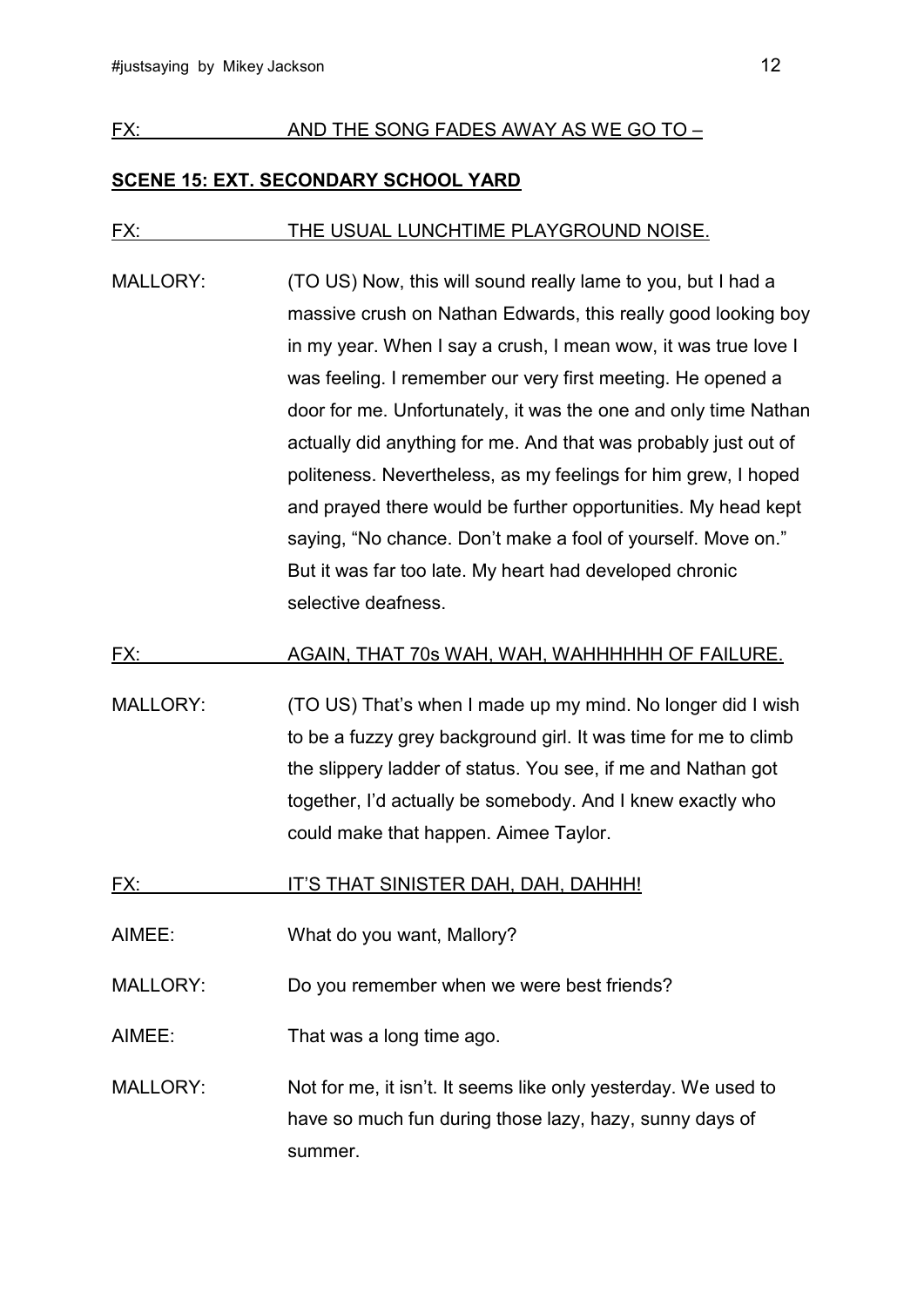AIMEE: Sunny days? Hah. False memory. During the school holidays, it mostly rained. MALLORY: Don't you recall all the good times we had? AIMEE: Mallory, stop living in the past. Things move on and people move with them. It's about time you did too. MALLORY: (DISAPPOINTED) You've changed. AIMEE: Yes. For the better. Oh, and whatever you want, make it quick. If people see me talking to you for too long, they'll think I'm going soft. MALLORY: I need a big favour. AIMEE: Hah. No chance. MALLORY: Aimee, please. There's this boy. I think I'm in love with him. In fact, I know I am. AIMEE: Don't tell me. He doesn't even know you exist. MALLORY: Oh, he does a bit. He once opened a door for me. AIMEE: Wow. One door. Must be true love. ... Look, why don't you just ask him out. MALLORY: I'm too scared. You were always so much better at things like that. AIMEE: And does this boy have a name? MALLORY: Yes. Nathan Edwards. AIMEE: (A GIGGLE) Nathan Edwards? MALLORY: What's so funny? AIMEE: Oh, nothing you'd understand.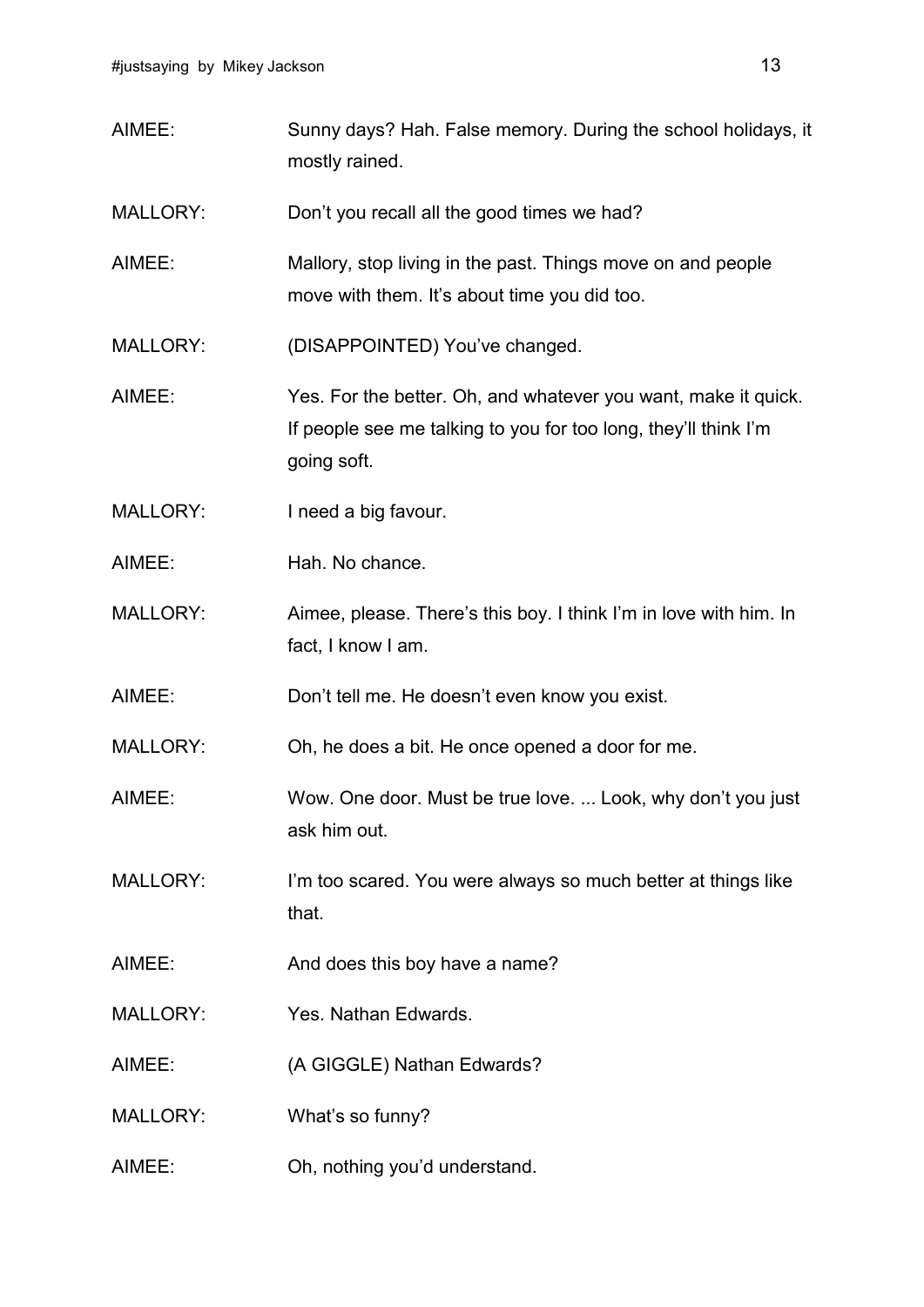MALLORY: Fine. I get it. You don't want to help me.

- AIMEE: Hey, I never said I wouldn't assist. ... All right, listen. Here's the deal. I'll put a good word in for you with Nathan. But you've got to do me a favour in return. My maths homework. For a whole year.
- MALLORY: (TO US) This was how it always worked. Oh, the joys of playground politics. Total nobodies like me trading favours with the cool kids for, say, a step up the ranks, a taste of notoriety, or in my case, love. Oh, and the subsequent popularity it would bring. Nathan was well fit. Being with him would really get me noticed.
- AIMEE: Well? Do we have a deal?
- MALLORY: Yes. Deal.
- MALLORY: (TO US) It was then when I spotted the object of my desires in all his glory.
- MALLORY: Look. There he is now.
- AIMEE: Right. Mallory. You wait here while I have a quick chat with Nathan. I'll be back in five.
- MALLORY: Okay.
- AIMEE: (CALLING) Hey, Nathan. Wait up. I need to talk to you.
- FX: AND AS AIMEE TROTS OFF IN HIS DIRECTION –
- MALLORY: (TO US) The two of them disappeared round the side of the main building. I waited patiently, finding it difficult to contain my excitement. Wow. Nathan Edwards. My potential future boyfriend. The plan was bound to work. Aimee Taylor could pull more strings than a puppeteer. However...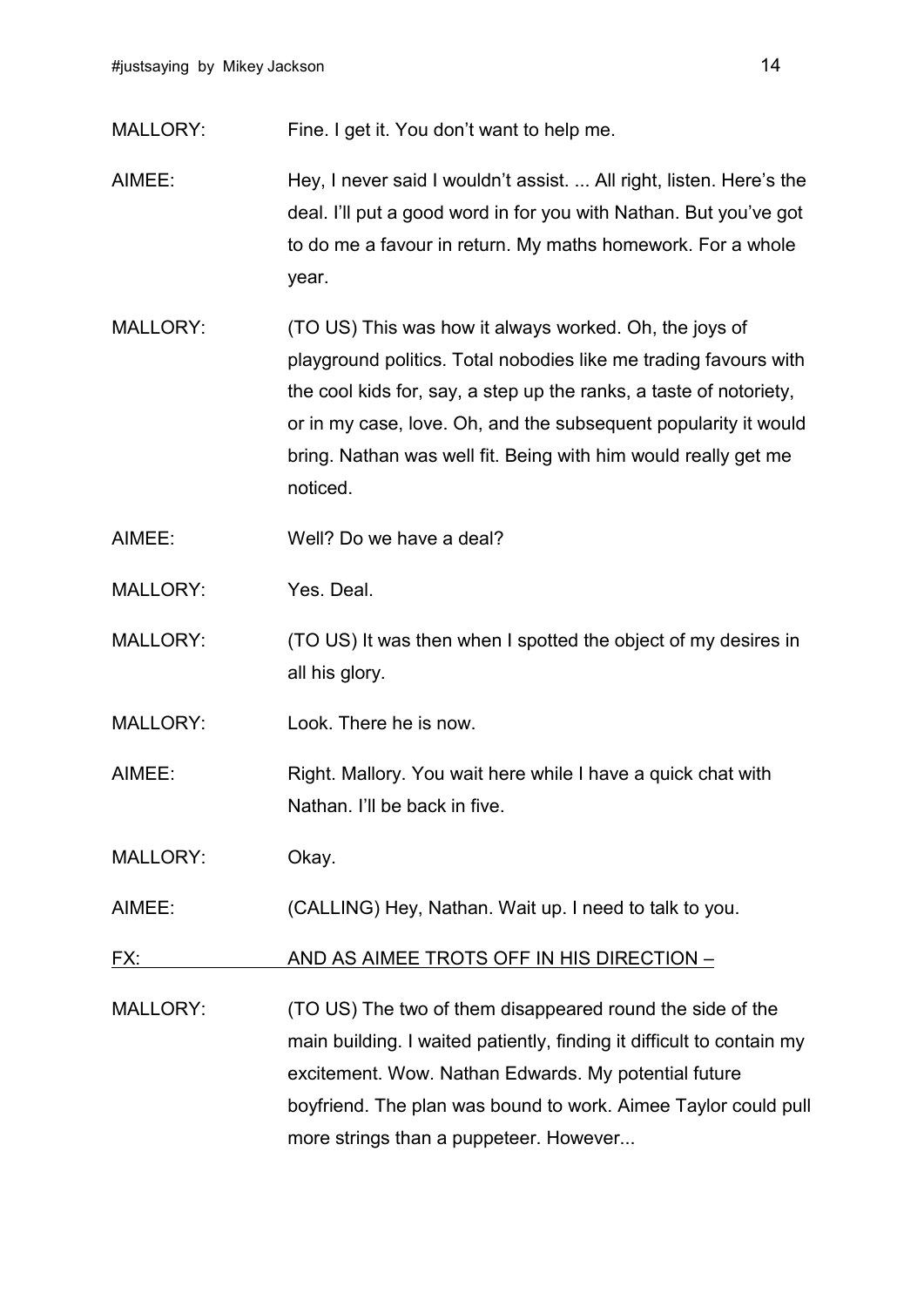| FX:             | THE SHRILL OF ALARM BELLS.                                                                                                    |
|-----------------|-------------------------------------------------------------------------------------------------------------------------------|
| <b>MALLORY:</b> | (TO US) alarm bells soon began to ring in my head. Five<br>minutes had already turned to ten. What was taking her so<br>long? |
| FX:             | HURRIED FOOTSTEPS AS MALLORY CANTERS TOWARDS<br>THE SIDE OF THE BUILDING.                                                     |
| MALLORY:        | (TO US) Something was definitely not right. So I decided to<br>investigate. I soon wished I hadn't.                           |

FX: THE ALARM BELLS STOP. THEN COMES A SHOCKED AND DEVASTATED GASP FROM MALLORY.

MALLORY: Aimee! What are you doing?

- AIMEE: What do you think I'm doing? I'm having a snog with Nathan.
- MALLORY: You can't do that!
- AIMEE: I can do what I like, I'm the most popular girl in the school.
- MALLORY: You said you'd put a good word in.
- AIMEE: (ALMOST LAUGHING) Yeah, I know. But then I decided to put a good tongue in.
- MALLORY: You bitch.
- AIMEE: That's my name, don't wear it out.
- MALLORY: Admit it, Aimee. You had no intention of doing me that favour.

AIMEE: Oh, Mallory, are you that much of a plank to think somebody as gorgeous as Nathan would be interested in a boring nobody like you?

## FX: MALLORY, LOST FOR WORDS. AIMEE CHUCKLES, HIGHLY AMUSED.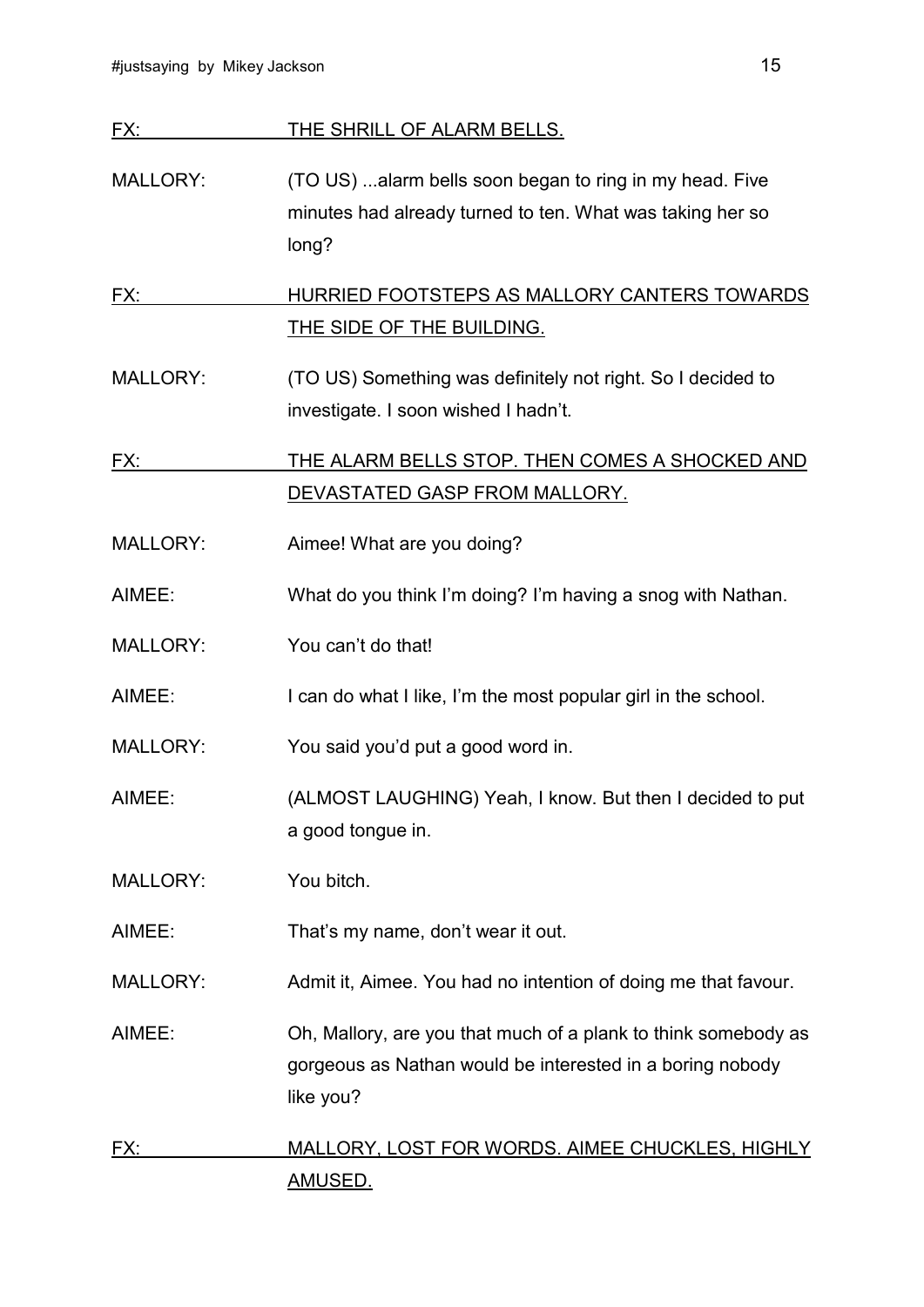| AIMEE:          | Oh, my God. You actually think you're in his league.                                                                                                                                                        |
|-----------------|-------------------------------------------------------------------------------------------------------------------------------------------------------------------------------------------------------------|
| <b>MALLORY:</b> | If that's the way you want to play it, you can say goodbye to<br>that maths homework. The deal's off.                                                                                                       |
| AIMEE:          | I don't think so somehow. I kept my part of the bargain.                                                                                                                                                    |
| <b>MALLORY:</b> | What? You call getting off with the boy I fancy putting a good<br>word in for me?                                                                                                                           |
| AIMEE:          | No. I call getting off with the boy you fancy waking you up to<br>the fact that you didn't stand a chance in Hell.                                                                                          |
| FX:             | A HUNDRED WHISPERS, ALL AT ONCE, ALL AIMED AT                                                                                                                                                               |
|                 | <b>MALLORY.</b>                                                                                                                                                                                             |
| <b>MALLORY:</b> | (TO US) It didn't take long for Aimee to spread the news of this<br>mega-embarrassing incident. Within half an hour, the entire<br>school knew how much of a total numpty I really was.<br>#doublefacepalm. |
| FX:             | <u>NOW, A RAGING STORM OF LAUGHTER.</u>                                                                                                                                                                     |
| <b>MALLORY:</b> | (TO US) It felt as if the world, his brother and their second<br>cousin twice removed were all laughing at me.                                                                                              |
| FX:             | MORE LAUGHTER, COMING FROM ALL ANGLES.                                                                                                                                                                      |
| <b>MALLORY:</b> | (TO US) This was it. No more Miss Nice Mallory. This was war.<br>It was time for me to plot my revenge. All I needed to do was<br>kick Aimee right where it would hurt the most.                            |
| FX:             | ALL LAUGHTER ECHOES TO NOTHING. WE SAMPLE                                                                                                                                                                   |
|                 | <u> DEATHLY SILENCE AS – </u>                                                                                                                                                                               |
| <b>MALLORY:</b> | (TO US) Her reputation.                                                                                                                                                                                     |
| FX:             | ANOTHER SINISTER DAH, DAH, DAHHH!                                                                                                                                                                           |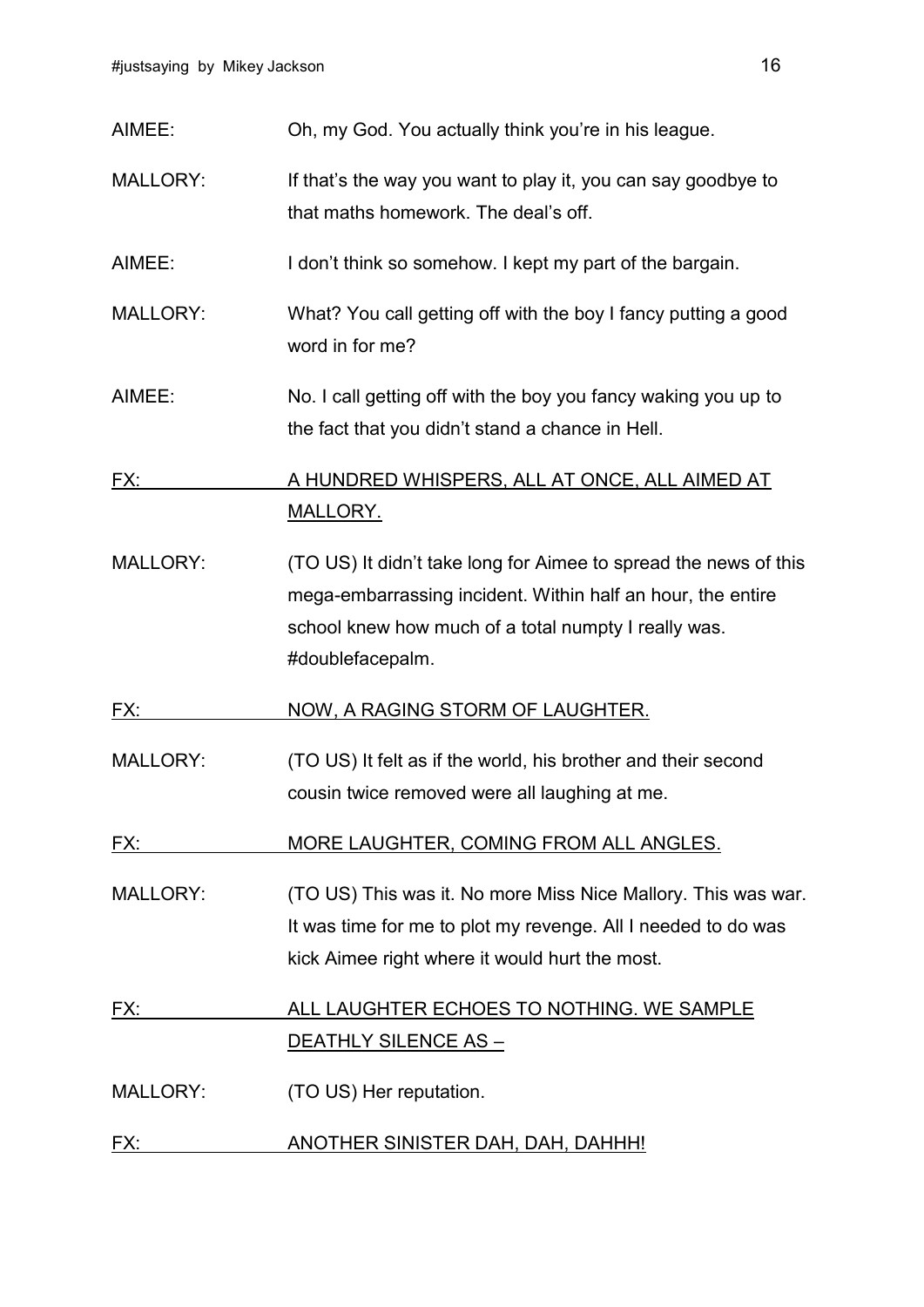## **SCENE 16: INT. SECONDARY SCHOOL CORRIDOR**

| FX:                | THE SHRILL OF THE END OF LUNCHTIME BELL. AND AS A                                                                                                                                                                                                                                                                                                                                                                                                                                                                                                                                                                                            |
|--------------------|----------------------------------------------------------------------------------------------------------------------------------------------------------------------------------------------------------------------------------------------------------------------------------------------------------------------------------------------------------------------------------------------------------------------------------------------------------------------------------------------------------------------------------------------------------------------------------------------------------------------------------------------|
|                    | <b>MIGRATION OF PUPILS HEAD IN NO PARTICULAR HURRY</b>                                                                                                                                                                                                                                                                                                                                                                                                                                                                                                                                                                                       |
|                    | <u>TO THEIR CLASSROOMS -</u>                                                                                                                                                                                                                                                                                                                                                                                                                                                                                                                                                                                                                 |
| AIMEE:             | Hi, Mr Johnson.                                                                                                                                                                                                                                                                                                                                                                                                                                                                                                                                                                                                                              |
| <b>MR JOHNSON:</b> | Oh, hello, Aimee. What did you get up to at the weekend?<br>Anything exciting?                                                                                                                                                                                                                                                                                                                                                                                                                                                                                                                                                               |
| AIMEE:             | Yeah, my birthday party. How come you didn't turn up? I gave<br>you an invite.                                                                                                                                                                                                                                                                                                                                                                                                                                                                                                                                                               |
| <b>MR JOHNSON:</b> | I erm didn't think it would be appropriate for me to -                                                                                                                                                                                                                                                                                                                                                                                                                                                                                                                                                                                       |
| AIMEE:             | Don't you like me?                                                                                                                                                                                                                                                                                                                                                                                                                                                                                                                                                                                                                           |
| <b>MR JOHNSON:</b> | Yes, of course I do, but -                                                                                                                                                                                                                                                                                                                                                                                                                                                                                                                                                                                                                   |
| AIMEE:             | Do you think I'm pretty?                                                                                                                                                                                                                                                                                                                                                                                                                                                                                                                                                                                                                     |
| <b>MR JOHNSON:</b> | Umm maybe I shouldn't answer that question.                                                                                                                                                                                                                                                                                                                                                                                                                                                                                                                                                                                                  |
| AIMEE:             | Oh, come on. Nobody's listening.                                                                                                                                                                                                                                                                                                                                                                                                                                                                                                                                                                                                             |
| <b>MR JOHNSON:</b> | Well yes I can see you're an attractive girl.                                                                                                                                                                                                                                                                                                                                                                                                                                                                                                                                                                                                |
| <b>MALLORY:</b>    | (TO US) Meet Mr Johnson, our art teacher. Nice guy, but way<br>too naive. Aimee flirted with him constantly, no doubt for better<br>grades, but I don't think he ever realised he was being duped.<br>Of course, nothing sexual was actually going on between them.<br>Every pupil knows that opening your legs to a teacher is a total<br>no-no. It's technically fraternising with the enemy. Breaking this<br>set-in-stone rule would see the end of Queen Aimee's reign. If<br>her royal subjects got wind of a scandal like that, she'd be<br>stripped of her title and thrown to the lions. Oh, and branded a<br>dirty little slapper. |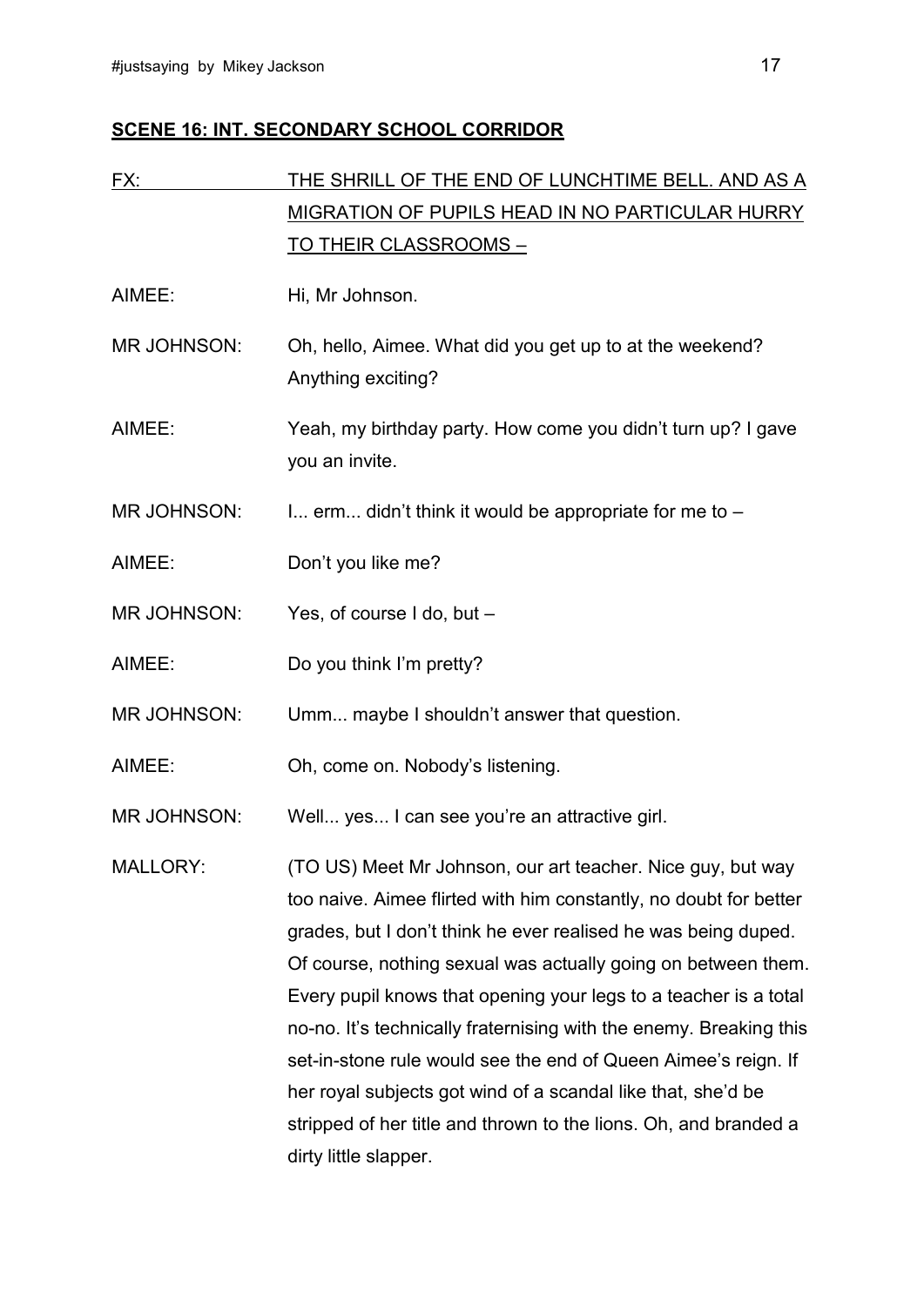## FX: THERE'S A SINISTER AIR TO MALLORY'S CHUCKLE TO HERSELF AS SHE ADDS –

#### MALLORY: (TO US) Perfect.

#### **SCENE 17: INT. FINCH HOUSEHOLD. MALLORY'S BEDROOM**

## FX: A FLUTTERING OF FINGERTIPS ACROSS A LAPTOP KEYBOARD.

MALLORY: (TO US) That evening, I connected to the internet and put my plan into action. One single comment. That's all it would take to totally trash Aimee's street-cred.

FX: AS SHE TYPES, SHE READS ALOUD –

- MALLORY: "Aimee Taylor and Mr Johnson seriously need to get a room. #justsaying."
- MALLORY: (TO US) If you don't know what hashtags are like, if you're really old or something – they're kind of like abbreviated subcomments. For example, you might want to shout from the rooftops about how your favourite singer has the best voice in the world. Thing is, not everybody will agree with your opinion. Therefore, if you don't want to sound preachy, you tell the world, "Hey, I'm not asking for a debate. I'm just saying." Hence the addition of #justsaying.
- FX: ONE HIT OF THE ENTER KEY.
- MALLORY: (TO HERSELF) There. Mission accomplished.

FX: MALLORY CLOSES THE LAPTOP.

- MALLORY: (TO US) There was no going back now. The deed was done. For me, it was time for bed. Goodnight.
- FX: MALLORY SWITCHES OFF THE BEDSIDE LAMP.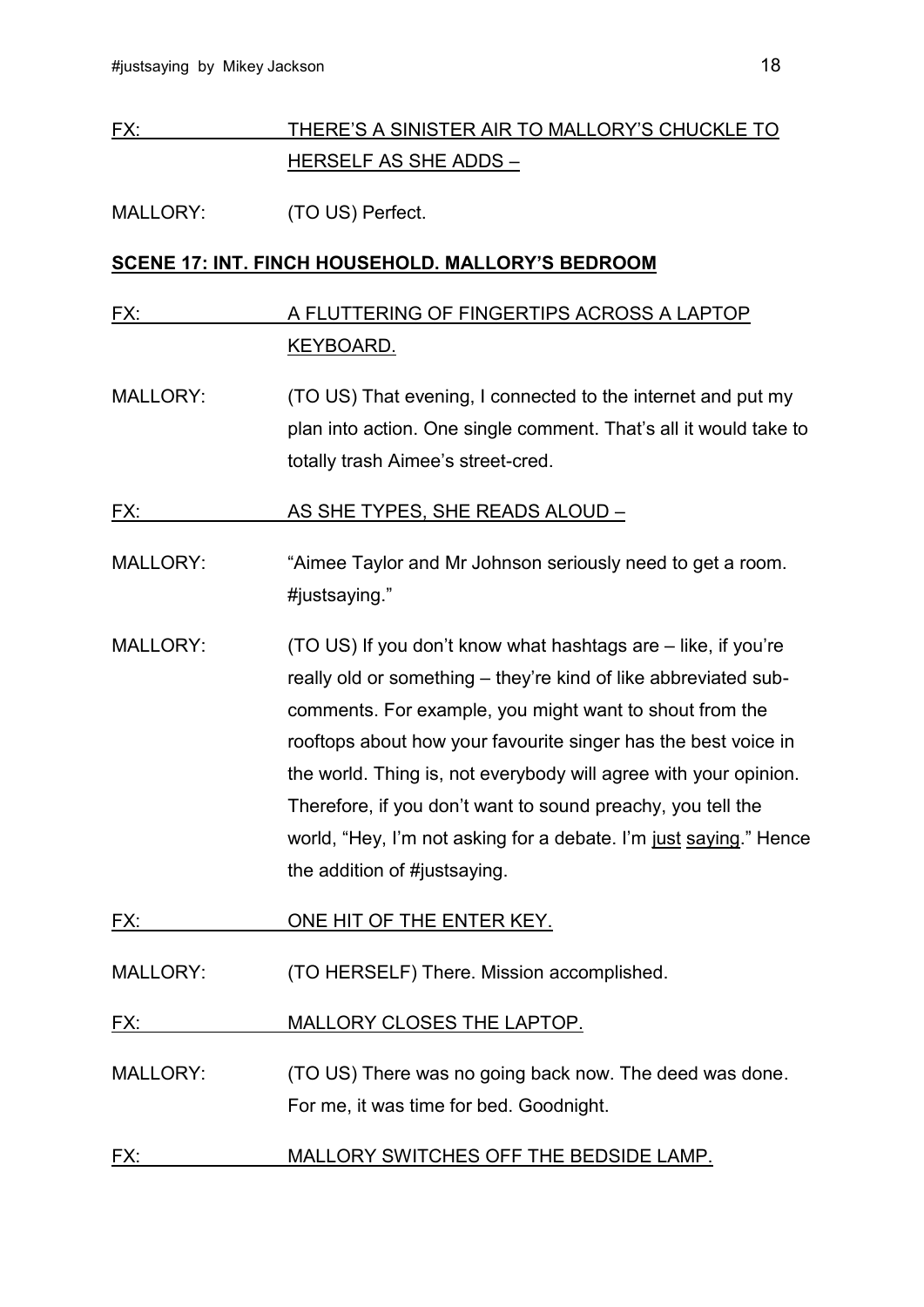#### **SCENE 18: INT. FINCH HOUSEHOLD. MALLORY'S BEDROOM**

| FX:             | THE MORNING CALL OF THE ALARM CLOCK.                                                                                                                                                                                                             |
|-----------------|--------------------------------------------------------------------------------------------------------------------------------------------------------------------------------------------------------------------------------------------------|
| FX:             | MALLORY STIRS, GROANS, REACHES OUT AND SLAMS<br>FOR SILENCE. SHE CLAMBERS FREE OF HER BED AND<br><u>OPENS THE LAPTOP.</u>                                                                                                                        |
| <b>MALLORY:</b> | (TO US) The first thing I did the next morning was power up my<br>laptop. I couldn't help myself. I needed to find out just how<br>much of an impact my comment had made on the social<br>networking universe.                                   |
| FX:             | TAPPY-TAPPY OF FINGERS UPON KEYBOARD.                                                                                                                                                                                                            |
| <b>MALLORY:</b> | (TO US) I didn't think for a second it would be anywhere near<br>the size of the asteroid collision that wiped out the dinosaurs.<br>After all, fuzzy grey background girls never cause commotions.<br>But wow, I certainly never expected this. |
| <b>MALLORY:</b> | (GOBSMACKED) Oh. My. God.                                                                                                                                                                                                                        |

#### **SCENE 19: EXT. SECONDARY SCHOOL YARD**

## FX: A HUNDRED SCHOOL CHILDREN CHANT, "SLAG. SLAG. SLAG. SLAG," OVER AND OVER AGAIN THROUGHOUT –

MALLORY: (TO US) My little remark had caused the stir of the year, the decade, the century. I didn't have much of a friend-count on my profile, but they'd told their friends, and their friends had passed it on to theirs, and so on and so on. And now, people I'd never even heard of were quoting it, reposting it, sharing it and congratulating me for having the balls to air my views. Overnight, my post had gone viral. For the first time in my life... I was popular.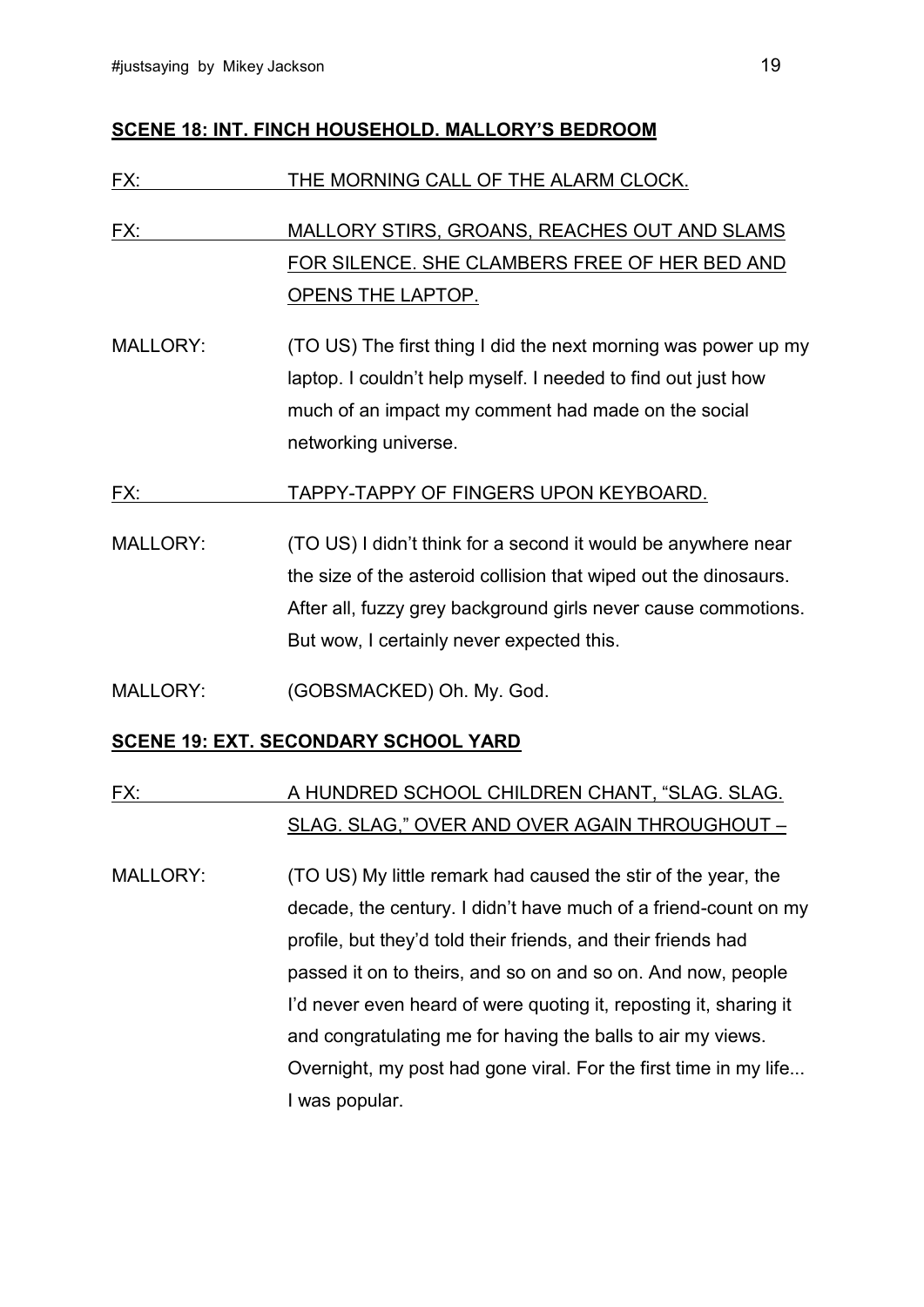| FX:                | WAR DRUMS BEAT IN THE DISTANCE. A LYNCH MOB IS                |
|--------------------|---------------------------------------------------------------|
|                    | GATHERING. AND STILL WE HEAR, "SLAG. SLAG. SLAG.              |
|                    | SLAG."                                                        |
| <b>MALLORY:</b>    | (TO US) The Aimee Empire was crumbling. The oppressed         |
|                    | were rising. The entire school had turned against her. Oh, my |
|                    | God, I'd single-handedly started a revolution. Finally, yes,  |
|                    | finally, Aimee Taylor was getting her comeuppance.            |
| FX:                | THE CHANTS, THE NOISE, THE DRUMS ALL CRASH TO A               |
|                    | <u>SUDDEN HALT AS -</u>                                       |
| AIMEE:             | Mallory Finch, you are so dead!                               |
| FX:                | A CATFIGHT SCUFFLE BREAKS OUT BETWEEN AIMEE                   |
|                    | <b>AND MALLORY.</b>                                           |
| <b>MALLORY:</b>    | Get your hands off me!                                        |
| AIMEE:             | I'm going to kill you!                                        |
| FX:                | NEW CHANTING: "FIGHT, FIGHT, FIGHT, FIGHT."                   |
| FX:                | MR JOHNSON INTERVENES, STRUGGLING TO QUASH                    |
|                    | THE BRAWL.                                                    |
| MR JOHNSON:        | Hey! Break it up, you two!                                    |
| FX:                | <b>EASIER SAID THAN DONE.</b>                                 |
| <b>MR JOHNSON:</b> | (LOUDER) I said break it up!                                  |
| FX:                | HE MANAGES TO WRENCH THE WARRING GIRLS APART.                 |
|                    | <u>THE CHANTING CEASES.</u>                                   |
| <b>MR JOHNSON:</b> | What's this all about?                                        |
| AIMEE:             | Mr Johnson, Mallory's been posting lies about us on the       |
|                    | internet!                                                     |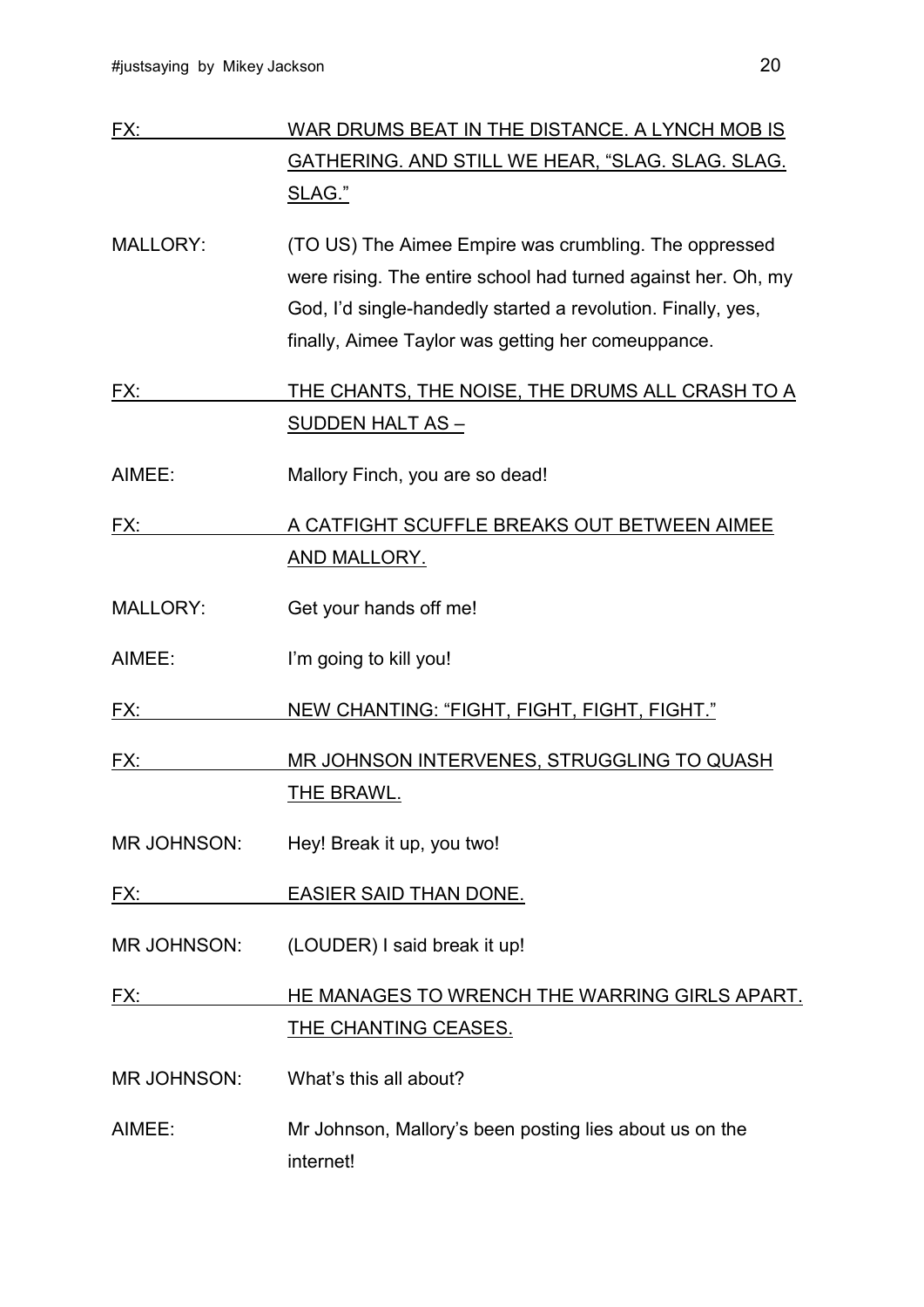| <b>MR JOHNSON:</b> | What do you mean lies about us? |  |
|--------------------|---------------------------------|--|
|--------------------|---------------------------------|--|

AIMEE: Take my phone and have a look for yourself. Go on.

FX: MR JOHNSON TAKES A PEEK, THEN GROANS.

MR JOHNSON: Oh, Mallory, you stupid, stupid girl. Do you realise how much trouble it would cause if people took this comment seriously? Delete it at once.

AIMEE: That won't do any good, Mr Johnson. It's gone viral.

MR JOHNSON: Viral? What does that mean?

AIMEE: Thanks to that cretin, it's all over the internet.

MR JOHNSON: Oh, Jesus.

MALLORY: I'm sorry, Mr Johnson, I really am.

MR JOHNSON: It's a bit late in the day for apologies, don't you think? What on earth made you post such a comment in the first place?

FX: THE HEAD TEACHER, MRS BALL, INTERRUPTS.

MRS BALL: Everything all right, Mr Johnson?

- MR JOHNSON: Oh, um, yes, Mrs Ball. Just a small misunderstanding, that's all.
- MRS BALL: Can I have a private word? In my office.
- MR JOHNSON: Um. Yes. Certainly.

#### FX: MRS BALL AND MR JOHNSON DEPART.

MALLORY: (TO US) If you haven't already guessed, Mrs Ball is the head teacher. Anyway... Mr Johnson was led away to the office of doom. It was pretty obvious they weren't planning to discuss the weather. Oh, I so wish I could have been a fly on the wall.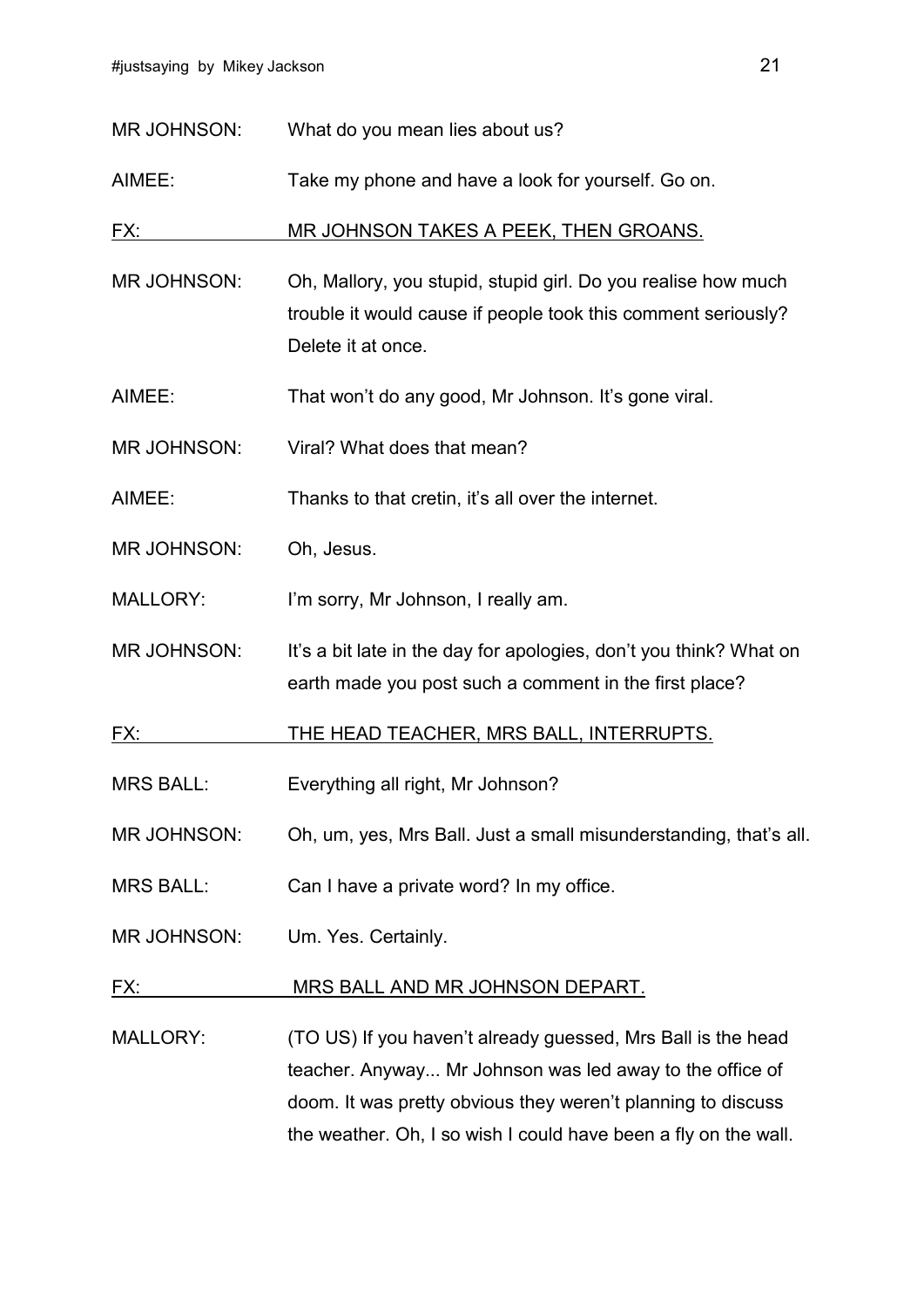## **SCENE 20: INT. MRS BALL'S OFFICE**

| FX:                | A FLY BUZZES AROUND THE ROOM AND LANDS ON -                                  |
|--------------------|------------------------------------------------------------------------------|
|                    | <u>YES, YOU'VE GUESSED IT – A WALL.</u>                                      |
| <b>MRS BALL:</b>   | Mr Johnson, I'm sorry, but I have no choice but to suspend you<br>forthwith. |
|                    |                                                                              |
| <b>MR JOHNSON:</b> | What? Over a stupid mindless comment?                                        |
| <b>MRS BALL:</b>   | That stupid mindless comment, as you call it, has triggered                  |
|                    | fifteen phone calls already this morning from concerned                      |
|                    | parents. And I'm guessing they won't be the last.                            |
| MR JOHNSON:        | Have you actually read what was written?                                     |
| <b>MRS BALL:</b>   | As a matter of fact, I have.                                                 |
| <b>MR JOHNSON:</b> | Then surely you can see it for what it is. Pure speculation.                 |
| <b>MRS BALL:</b>   | Interesting choice of word. Speculation. It leads me to                      |
|                    | speculate where she got such an idea in the first place.                     |
| <b>MR JOHNSON:</b> | Do you seriously believe I'm having an improper relationship                 |
|                    | with one of my pupils?                                                       |
| <b>MRS BALL:</b>   | No, of course not.                                                           |
| <b>MR JOHNSON:</b> | Thank God for that.                                                          |
| <b>MRS BALL:</b>   | But comments like that don't get plucked out of thin air.                    |
|                    | Something must have prompted the girl to write what she did.                 |
| <b>MR JOHNSON:</b> | There is nothing going on! I swear on my life.                               |
| <b>MRS BALL:</b>   | You need to look at it from my point of view. I have to be seen              |
|                    | to be taking action. After all, an incident like this could seriously        |
|                    | harm the reputation of the school.                                           |
| MR JOHNSON:        | Jesus.                                                                       |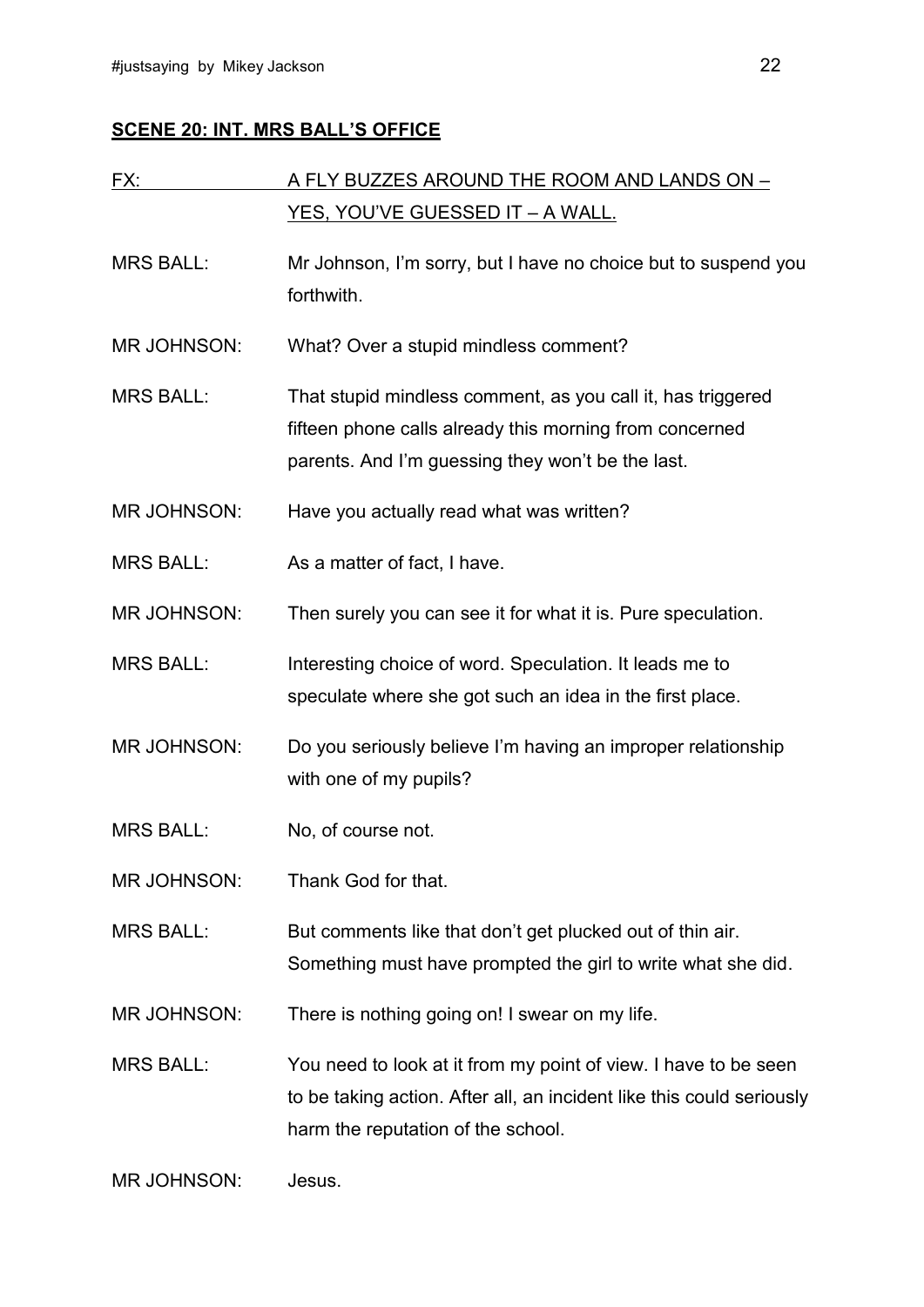MRS BALL: Don't you worry, the suspension will only be temporary. Until this nasty business blows over.

MR JOHNSON: How long will that take?

MRS BALL: How long is a piece of string?

FX: THE FLY BUZZES AWAY.

#### **SCENE 21: INT. SCHOOL CLASSROOM**

#### FX: CLASSROOM ATMOS.

MALLORY: (TO US) Mrs Ball sent Aimee home for the foreseeable future. One, to keep us apart. And two, to save the girl from the constant barrage of threats and abuse. Things were bad enough without facilitating any more trouble.

#### **SCENE 22: INT. FINCH HOUSEHOLD. HALLWAY**

| FX:             | THE TWIST OF A KEY, THE FRONT DOOR OPENS.                                                            |
|-----------------|------------------------------------------------------------------------------------------------------|
| <b>MALLORY:</b> | (TO US) However, when I arrived home, I realised the situation<br>was about to go from bad to worse. |
| FX:             | MALLORY CLOSES THE DOOR BEHIND HER. A TROUBLED<br>MUM MEETS HER IN THE HALLWAY.                      |
|                 |                                                                                                      |
| MUM:            | Mallory. The police are here.                                                                        |
| <b>MALLORY:</b> | What? Why?                                                                                           |
| MUM:            | They say they want a word with you.                                                                  |

#### **SCENE 23: INT. FINCH HOUSEHOLD. LOUNGE**

MALLORY: (TO US) There were two police officers in attendance. But only one did all the talking. She called herself DC Lennox. Tough looking woman. I bet her husband feared for his life during lover's tiffs. And probably even during sex.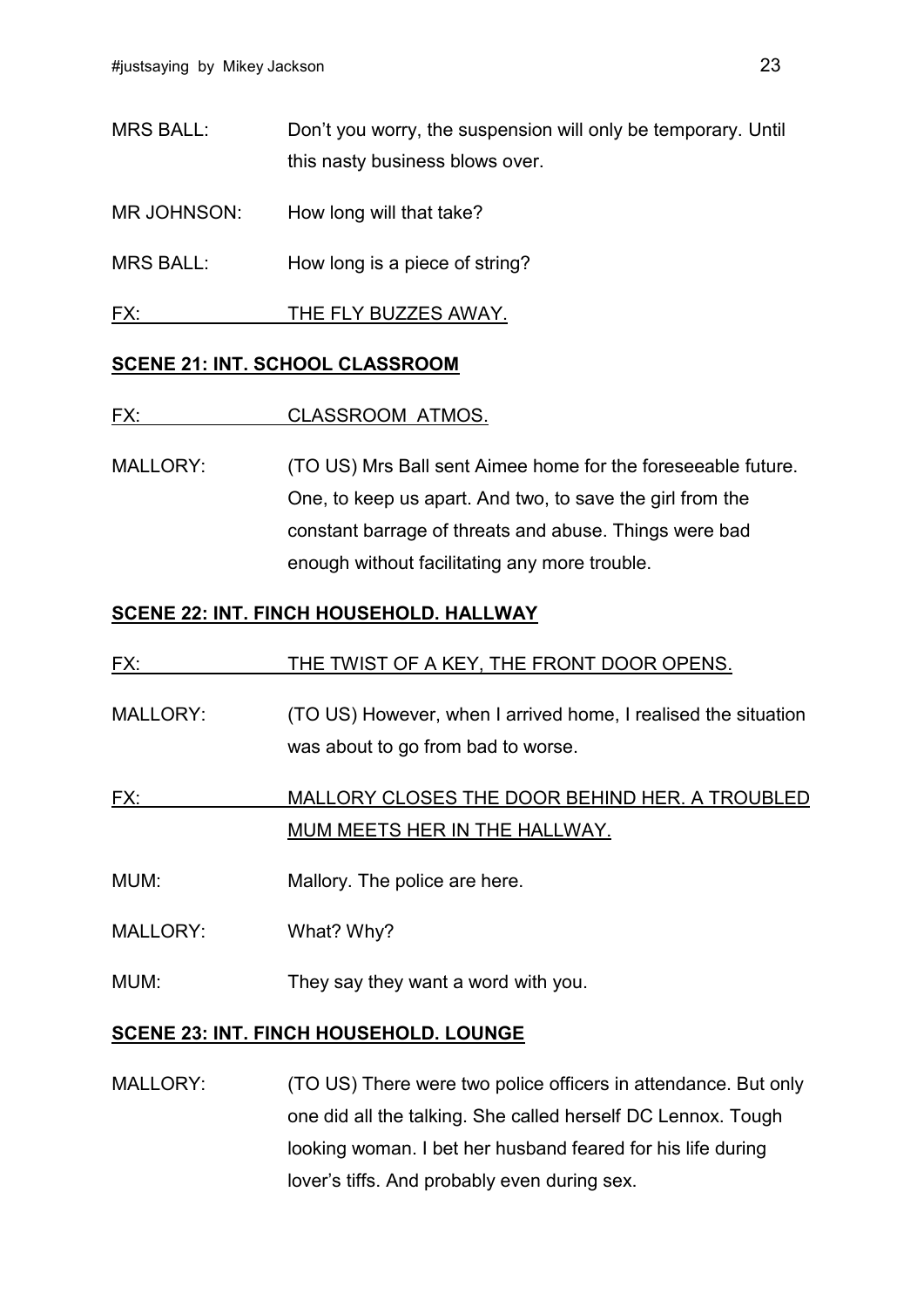| FX:               | EVEN IN THE DARKNESS OF AUDIO, WE CAN FEEL IT'S A                |
|-------------------|------------------------------------------------------------------|
|                   | <b>TENSE SITUATION.</b>                                          |
| <b>DC LENNOX:</b> | Mallory, can you tell me the reason why you posted such a        |
|                   | controversial comment online?                                    |
| <b>MALLORY:</b>   | I just wanted to get Aimee back for humiliating me.              |
| <b>DC LENNOX:</b> | Hmm. "Aimee Taylor and Mr Johnson seriously need to get a        |
|                   | room." That's quite a specific viewpoint.                        |
| <b>MALLORY:</b>   | It's the first thing that popped into my head.                   |
| <b>DC LENNOX:</b> | Yes, but something must have planted it there.                   |
| <b>MALLORY:</b>   | No, I just made it up.                                           |
| <b>DC LENNOX:</b> | Mallory. Be honest. Do you think there's something going on      |
|                   | between the two of them?                                         |
| <b>MALLORY:</b>   | The hashtag. You're forgetting about the hashtag.                |
| <b>DC LENNOX:</b> | Something untoward perhaps?                                      |
| <b>MALLORY:</b>   | #justsaying. Don't you get it?                                   |
| <b>DC LENNOX:</b> | I'm perfectly au fait with the mechanics of social networking. I |
|                   | have profiles on all those websites myself.                      |
| <b>MALLORY:</b>   | Then you'll understand.                                          |
| <b>DC LENNOX:</b> | All I want to know is whether or not you believe Mr Johnson is   |
|                   | having an improper relationship with Aimee Taylor.               |
| <b>MALLORY:</b>   | No way.                                                          |
| DC LENNOX:        | Oh, really? Judging by your comment, you seemed pretty sure      |
|                   | at the time.                                                     |
| <b>MALLORY:</b>   | God, I wish I'd never written it now.                            |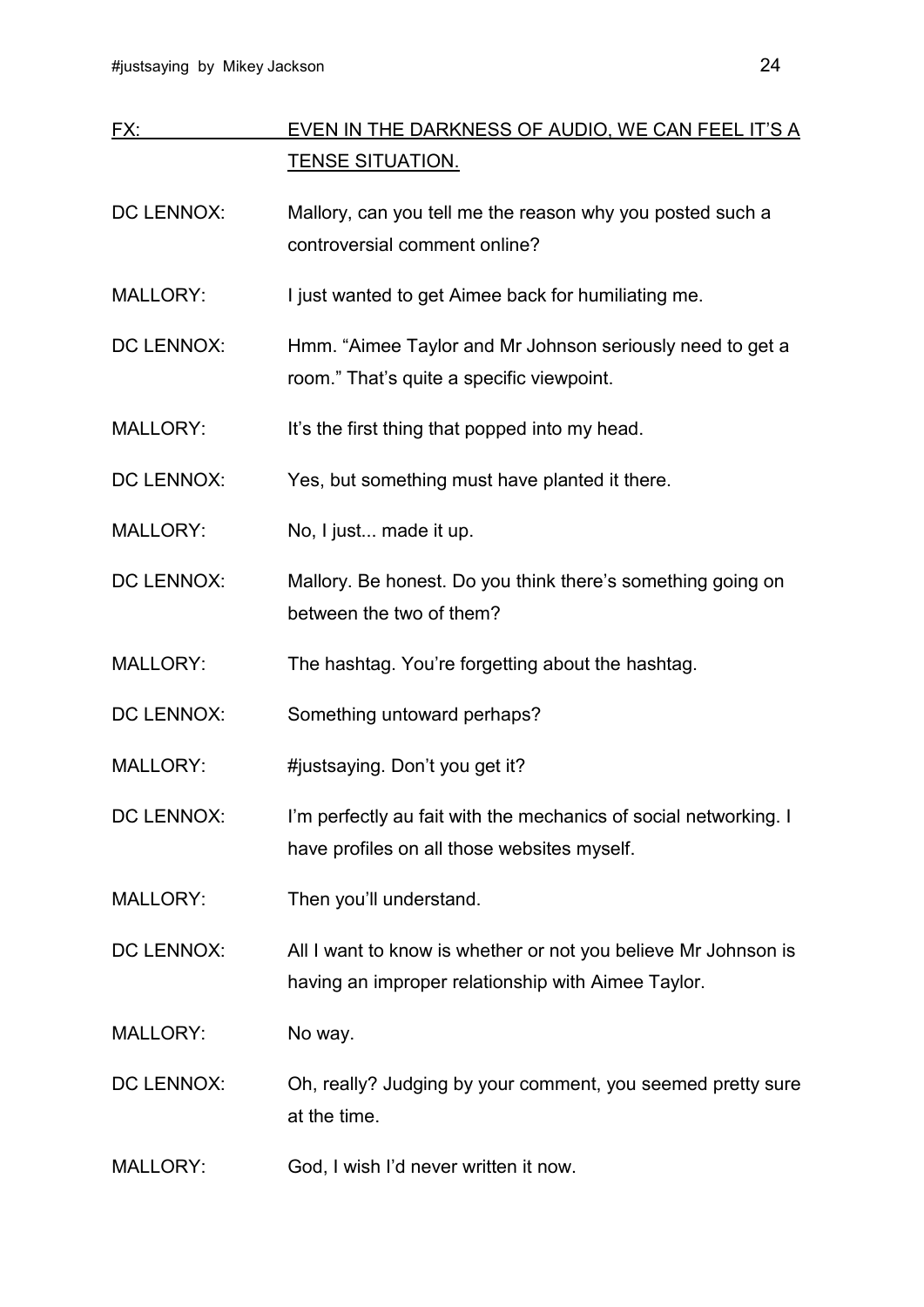| DC LENNOX:        | Ah, but the point is, you did. What I want to know is, why?                                                                                                               |
|-------------------|---------------------------------------------------------------------------------------------------------------------------------------------------------------------------|
| <b>MALLORY:</b>   | I've told you why.                                                                                                                                                        |
| <b>DC LENNOX:</b> | Mallory. People seldom make remarks as serious as this<br>without an underlying reason. If there's anything you can tell<br>me. Anything at all.                          |
| <b>MALLORY:</b>   | Am I under arrest?                                                                                                                                                        |
| <b>DC LENNOX:</b> | No.                                                                                                                                                                       |
| <b>MALLORY:</b>   | So I'm not in any trouble then?                                                                                                                                           |
| <b>DC LENNOX:</b> | Again, no. However, you will be if I find out you've been<br>withholding information, no matter how trivial or insignificant.<br>And we are talking serious trouble here. |
| <b>MALLORY:</b>   | Okay, fine. I included Mr Johnson in the comment because<br>Aimee is always flirting with him. It was the best way I could<br>think of to get my revenge on the cow.      |
| <b>DC LENNOX:</b> | Flirting with him?                                                                                                                                                        |
| <b>MALLORY:</b>   | Yes.                                                                                                                                                                      |
| DC LENNOX:        | In a sexual way?                                                                                                                                                          |
| <b>MALLORY:</b>   | Sort of seductive. But only mucking about.                                                                                                                                |
| DC LENNOX:        | Riiiight. And how does Mr Johnson react to these advances?                                                                                                                |
| <b>MALLORY:</b>   | React?                                                                                                                                                                    |
| DC LENNOX:        | Does he ask her to stop?                                                                                                                                                  |
| <b>MALLORY:</b>   | No, he just                                                                                                                                                               |
| DC LENNOX:        | Just what?                                                                                                                                                                |
|                   |                                                                                                                                                                           |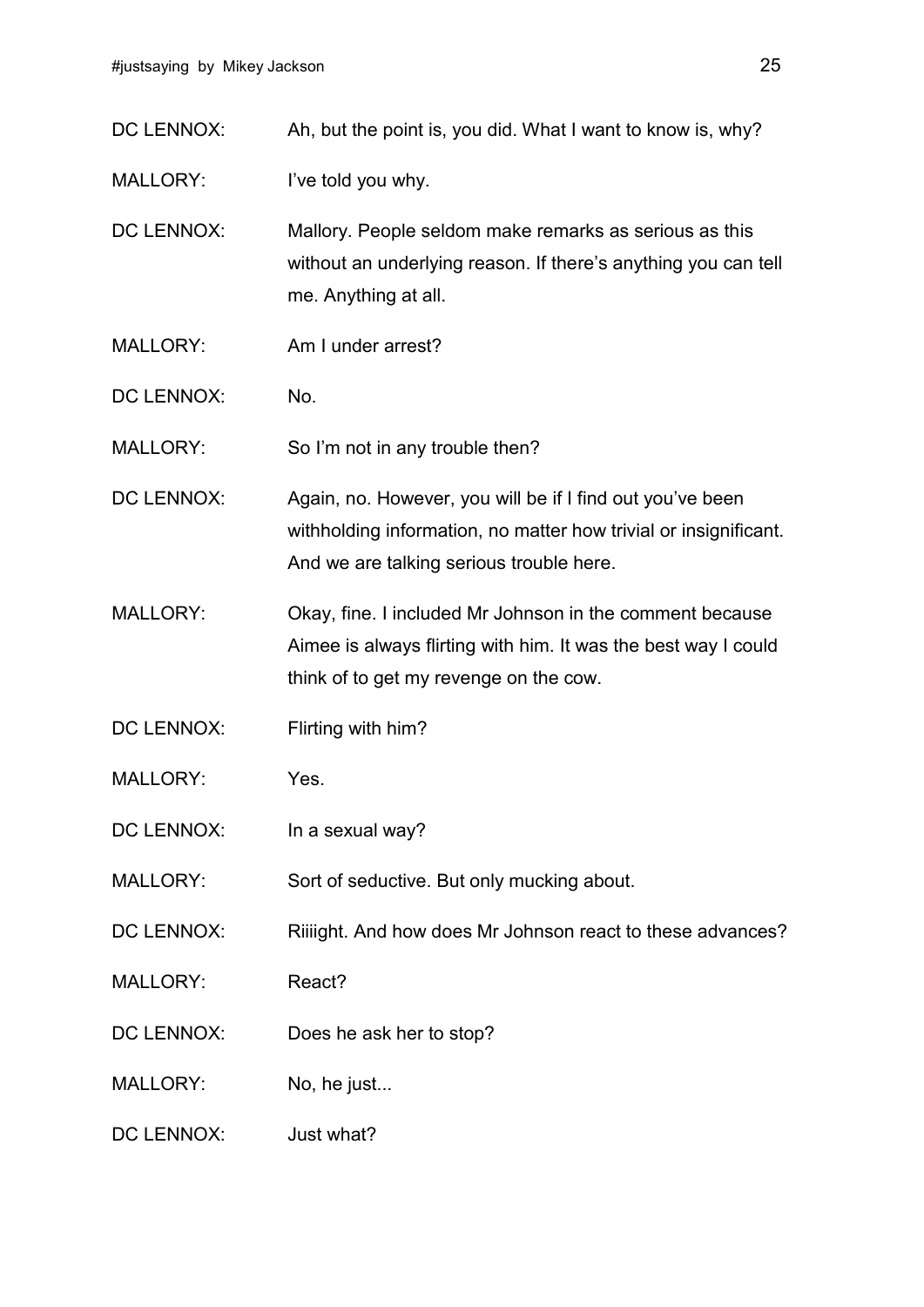MALLORY: Kind of goes along with it.

FX: DC LENNOX, A SUDDEN CHANGE OF TONE. JUDGE TURNED TO EXECUTIONER.

DC LENNOX: I see. Thank you, Mallory. You've been most helpful.

MALLORY: I haven't got Mr Johnson into trouble, have I?

DC LENNOX: No, no, no. These questions are purely routine.

MALLORY: (TO US) Of course, as we've all learnt from TV cop shows, "Purely routine," always translates as, "Holy crap. Time to conduct a serious investigation." It was then when I realised. I'd just landed Mr Johnson in serious shit.

## FX: A SINISTER PROGRESSIVE CHORD, LOUDER AND LOUDER. THEN SUDDEN SILENCE AS WE HEAD TO –

#### **SCENE 24: POLICE STATION. MINOR'S INTERVIEW ROOM**

MALLORY: (TO US) The next morning, DC Lennox requested the company of Aimee and her mother. Now, where's that fly on the wall?

FX: THE BUZZING FLY ENTERS OUR SOUNDSCAPE –

MALLORY: (TO US) Ah, there it is.

FX: – AND LANDS ON THE NEAREST WALL.

DC LENNOX: Aimee. This may seem like a personal and intrusive question, but I need to ask it. Are you sexually active?

- AIMEE'S MUM: Of course she's not. She only recently turned sixteen.
- AIMEE: Mum, you're not helping.
- AIMEE'S MUM: Nor is she with perverted questions like that.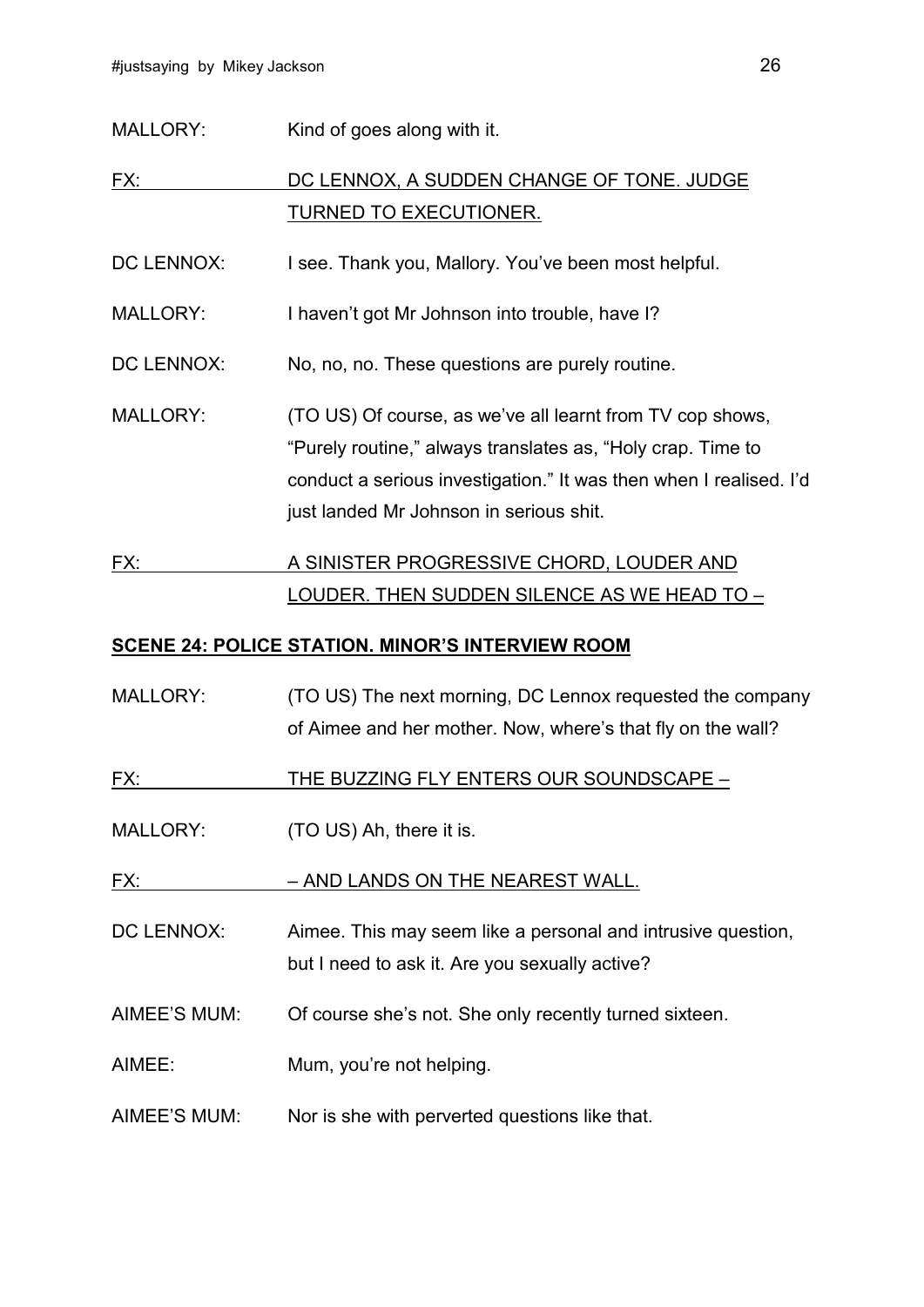- AIMEE'S MUM: (THEN, TO DC LENNOX) I thought this interview was about the lies that sick girl posted online. Why is my daughter getting the third degree? Don't you realise she's the victim here?
- DC LENNOX: All I'm trying to do is establish the facts. Now, Aimee. I'll ask you again. Are you sexually active?

FX: A MOMENT OF HESITATION, THEN –

AIMEE: Yes.

AIMEE'S MUM: What? When did this happen?

DC LENNOX: Mrs Taylor. Aimee's right. You're not helping.

FX: AIMEE'S MUM MAKES "NEVER BEEN SO INSULTED IN ALL MY LIFE" NOISES.

DC LENNOX: Aimee. Do you have a steady boyfriend at the moment?

AIMEE'S MUM: What's that got to do with anything?

- DC LENNOX: Mrs Taylor, please. I must remind you, you're only in attendance as an appropriate adult. If you interrupt proceedings again, I will have to ask you to leave. Is that understood?
- AIMEE'S MUM: (BEGRUDGINGLY) Yes.

DC LENNOX: Good. Now, Aimee. Are you in any kind of relationship?

AIMEE: Well, I am seeing somebody. But it's nothing serious.

DC LENNOX: And is that somebody Mr Johnson?

AIMEE: Ugh, get real! There's no way I'd go out with him. He's, like, old and everything. And he's a teacher.

DC LENNOX: So you're saying nothing untoward is going on between the two of you?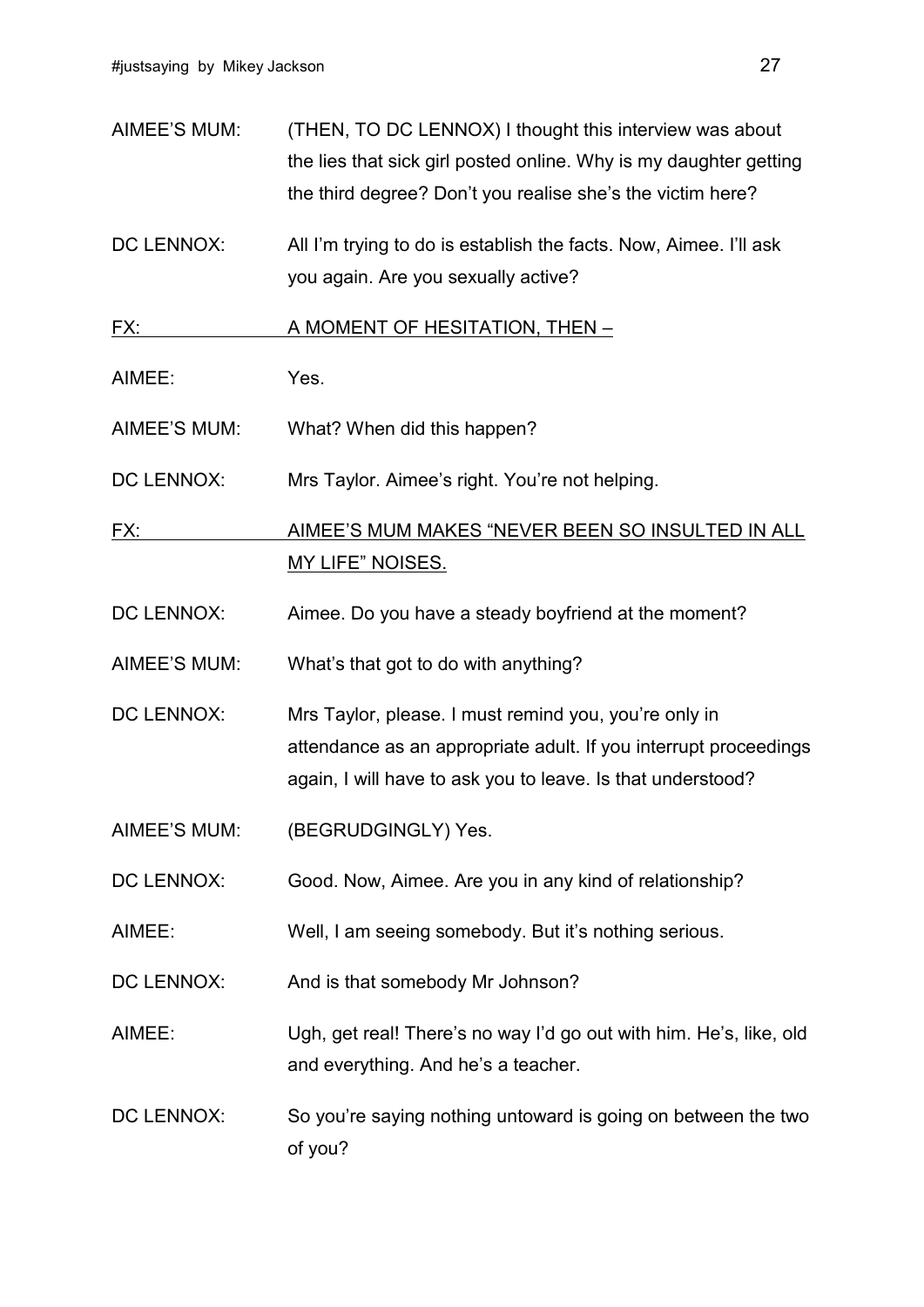AIMEE: Huh, I'd like to see him try.

DC LENNOX: Chaaaay. But what I don't understand is why you feel the need to flirt with him.

AIMEE: Flirt with Mr Johnson? God, I only do it as a joke. Did Mallory tell you that?

DC LENNOX: I'm not at liberty to divulge that inf-

AIMEE: But it was her though, wasn't it? Such a bitch. How could she do this to me? We used to be friends. Really good friends.

FX: AIMEE STARTS CRYING.

- AIMEE: Because of what she said, all my friends have disowned me. Everywhere I go, people are hurling abuse and calling me names. And now, strangers in the street have started propositioning me. They think I'm a slag. Because of what that bitch posted online, my life is ruined!
- FX: AIMEE BAWLS AND BAWLS AND BAWLS.

FX: THE FLY TAKES OFF AND BUZZES AWAY.

#### **SCENE 25: INT. POLICE INTERVIEW ROOM**

MALLORY: (TO US) That afternoon, the police pulled Mr Johnson in for questioning. I'm guessing it wasn't a pretty sight.

#### FX: YES, AGAIN, THAT BUZZING FLY LANDS ON A WALL.

- DC LENNOX: "Aimee Taylor and Mr Johnson seriously need to get a room." Any idea what motivated Mallory Finch to post this comment?
- MR JOHNSON: Gross stupidity, I'd say. Christ knows why she had to go and involve me in her petty little squabbles.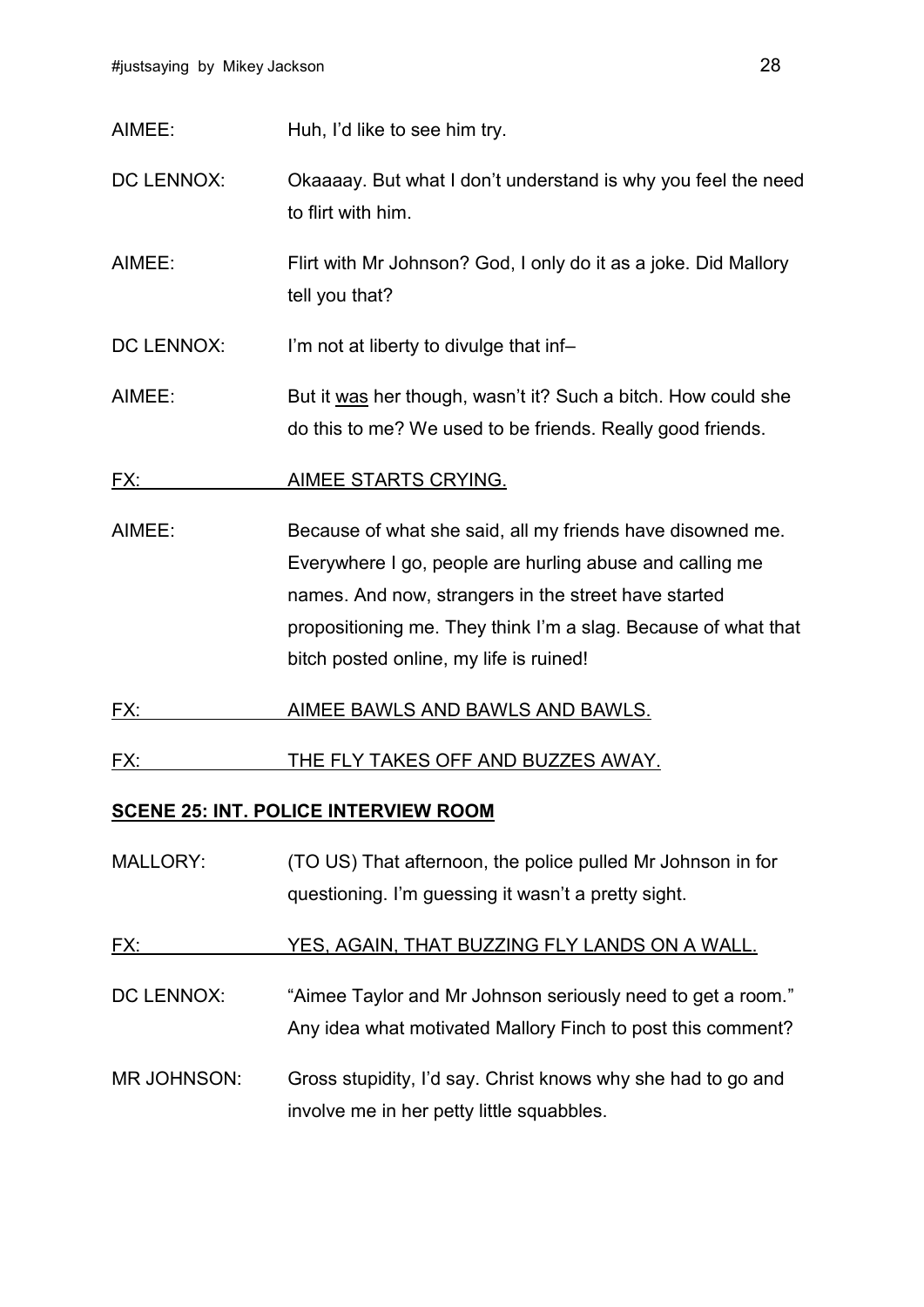- DC LENNOX: How would you best describe your relationship with Aimee Taylor?
- MR JOHNSON: To be quite honest, Detective Constable, I'm not too keen on the way you just emphasised the word "relationship."
- DC LENNOX: To be quite honest, Mr Johnson, I'm not too keen on the way you just avoided my question. Therefore, I'll ask it again. How would you best describe your relationship with Aimee Taylor?
- MR JOHNSON: What relationship? I treat her no differently to any other pupil.
- DC LENNOX: Oh, so you let them all flirt with you?
- MR JOHNSON: That's not what I meant.
- DC LENNOX: I see there's quite an age gap between you and your wife.
- MR JOHNSON: Twelve years, yes. But what has that got to d-
- DC LENNOX: You married her when she was eighteen.
- MR JOHNSON: Yes. And now she's twenty-eight. Your point being?
- DC LENNOX: Am I right in assuming she's a former pupil of yours?
- MR JOHNSON: That is correct. And common knowledge. But I'd like to point out, we didn't start dating until at least a year after she left scho–
- DC LENNOX: Do you have children?
- MR JOHNSON: No. Not yet anyway.
- DC LENNOX: After ten years of marriage? Any particular reason why?
- MR JOHNSON: My wife is a career woman.
- DC LENNOX: Ah, so it's not because she feels she couldn't trust you around minors?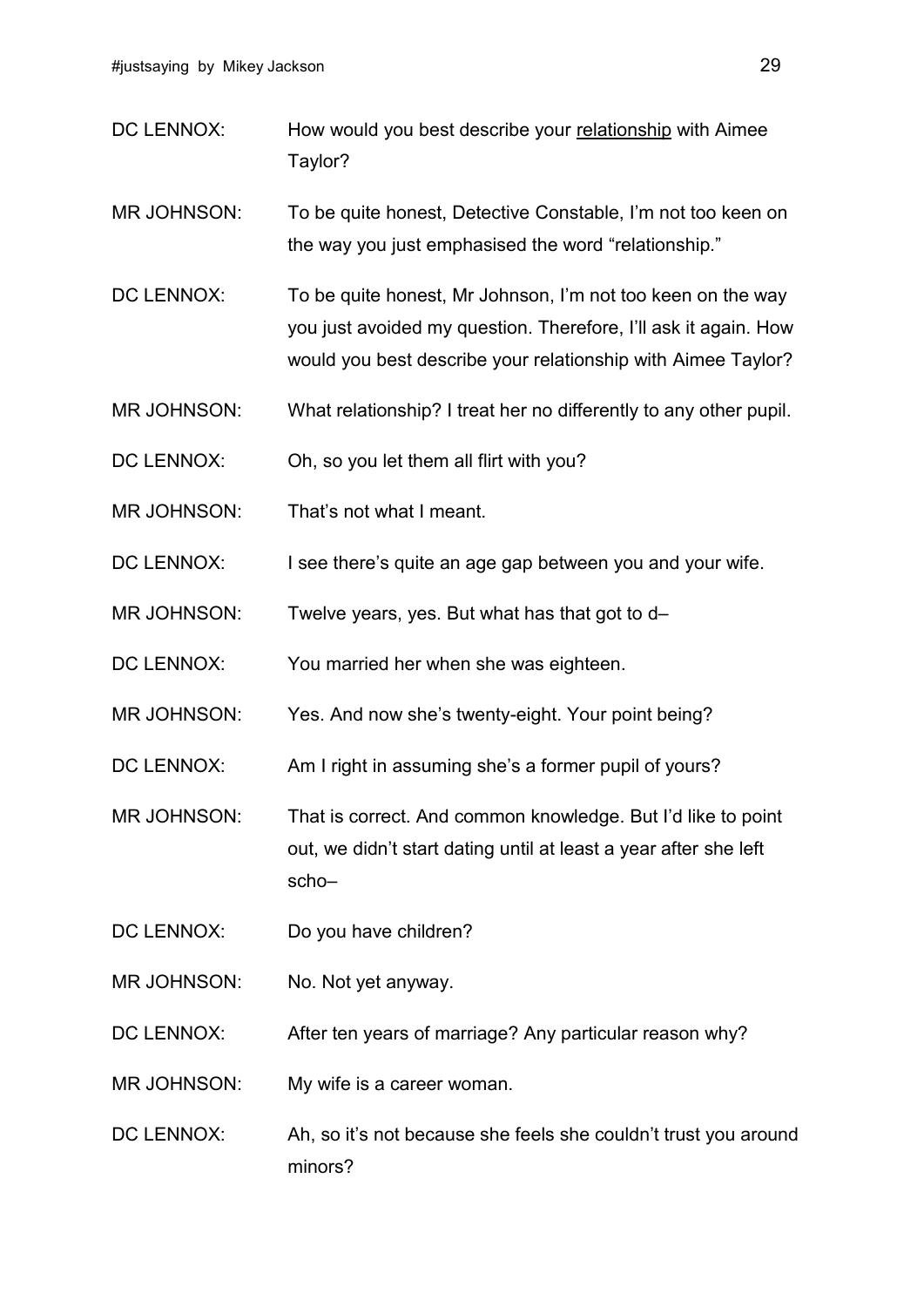MR JOHNSON: What the hell is that supposed to mean?

DC LENNOX: You pushed the boundaries of trust when you began a relationship with somebody who had been previously placed in your care.

MR JOHNSON: That's not fair. We were in love. We still are.

DC LENNOX: How you were allowed to continue teaching is the million pound question. But let me tell you this, Mr Johnson. If we unearth even the slightest element of truth in Mallory's comment, you will never work with children again.

#### FX: THE FLY BUZZES AWAY.

MALLORY: (TO US) The situation had got way out of control. I never meant to cause so much trouble for everybody. Therefore, I vowed the next morning to do whatever I could to put things right. To make everything normal again.

#### **SCENE 26: INT. AIMEE'S PARENTS' HOUSE. LANDING/AIMEE'S BEDROOM**

## FX: AGAIN, THE SUICIDE DISCOVERY PLAYS OUT. FIRSTLY, THE IMPATIENT KNOCKING.

- AIMEE'S MUM: Aimee. Just because you're off school at the moment, it doesn't mean you can doss in bed all day.
- MALLORY: (TO US) But little did I know...
- FX: MORE KNOCKS, HARDER THIS TIME.
- AIMEE'S MUM: Aimee! Ignoring my words won't make me go away.
- MALLORY: (TO US) ...the next morning would be way too late for me to make amends.
- FX: AIMEE'S MUM BARGES INTO THE ROOM.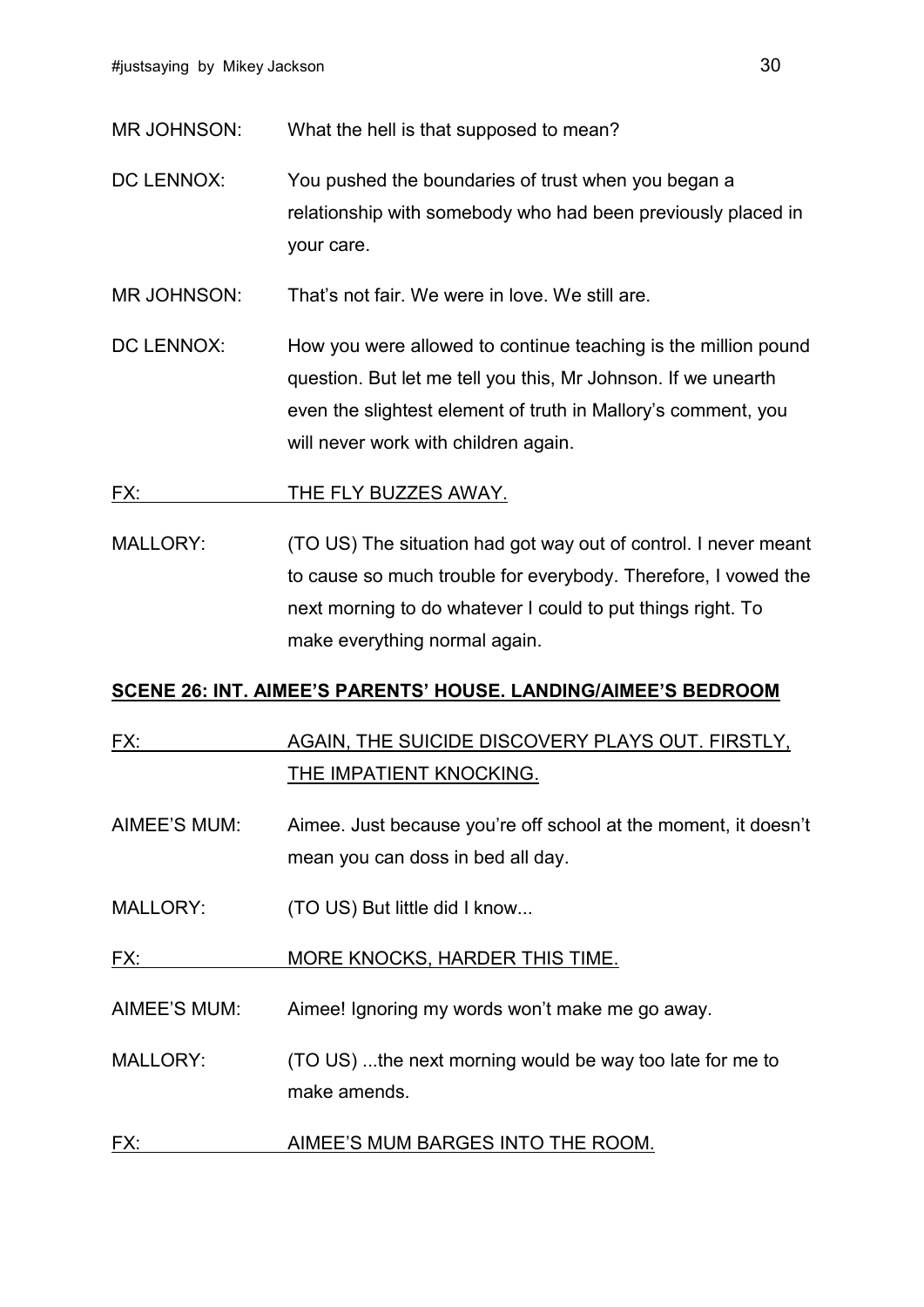AIMEE'S MUM: Get out of that bed. Now! You can help me with the housework. Aimee. Aimee! I'm not going to tell you again. Don't you dare pretend you're asleep. I've had qu–

## FX: THEN COMES THAT WEIGHTY SILENCE. NEXT, THE RATTLE OF THE ALMOST EMPTY PILL BOTTLE.

AIMEE'S MUM: Oh, my God! Aimee!! You stupid girl! How many have you taken? Can you hear me? Aimee!! How many pills have you swallowed?

#### FX: URGENT TAPPING OF CHEEKS, TAP, TAP TAP!

AIMEE'S MUM: Speak to me! Please!! Oh, God, no!

#### **SCENE 27: EXT. SECONDARY SCHOOL YARD**

- FX: THE BUZZ OF PUPIL ACTIVITY MORPHS INTO A HUNDRED VOICES RAPIDLY WHISPERING, "GOSSIP, GOSSIP, GOSSIP, GOSSIP," OVER AND OVER AGAIN AS –
- MALLORY: (TO US) Although there wouldn't be an official announcement for quite some time, news of Aimee's suicide spread like wildfire on the social networking grapevine. Her death had once again made her the main talking point. Oh, the irony. By lunchtime, the entire school was talking about it. Except me. As a fitting punishment, Mum and Dad had confiscated my phone and laptop. With zero access to the internet, I was the last one to know.

#### FX: THE "GOSSIP, GOSSIP" WHISPERS CEASE.

#### **SCENE 28: EXT. STREET**

#### FX: THE SOUND OF MALLORY RUNNING.

MALLORY: (TO US) I was desperate to find out for sure. So I kept on running. I didn't stop until I reached Aimee Taylor's house.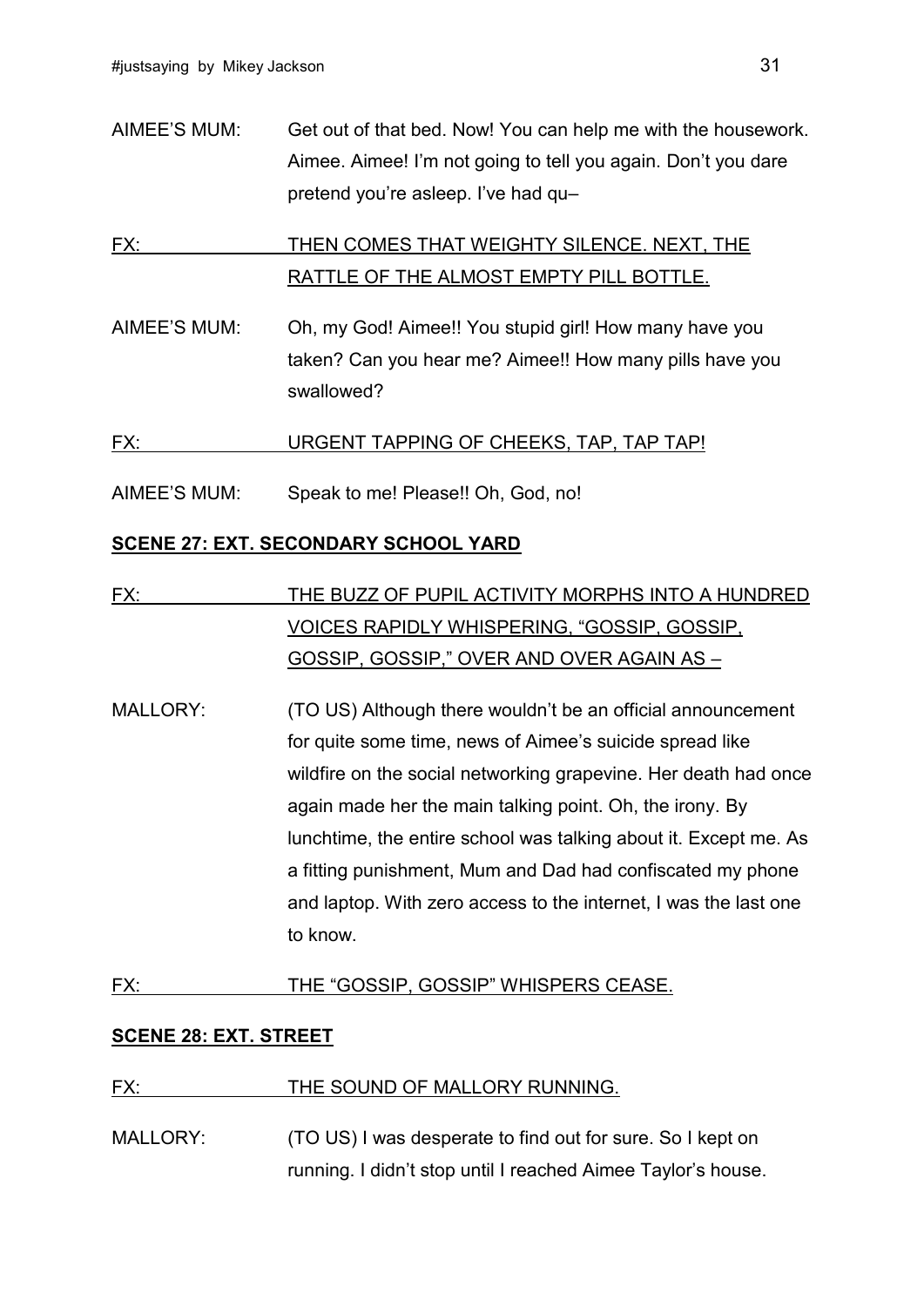#### **SCENE 29: EXT. OUTSIDE AIMEE'S PARENTS' HOUSE**

| FX:             | MALLORY RACES UP TO THE FRONT DOOR. SHE JABS                   |
|-----------------|----------------------------------------------------------------|
|                 | THE DOORBELL MULTIPLE TIMES, URGENT, RAPID, DING-              |
|                 | DONG, DING-DONG, DING-DONG, DING-DONG!                         |
| <b>MALLORY:</b> | (TO HERSELF, UNDER HER BREATH) Please don't be dead,           |
|                 | please don't be dead, please don't be dead.                    |
| FX:             | AIMEE'S MUM ANSWERS THE DOOR, ANGRY AND CLOSE                  |
|                 | <u>TO TEARS.</u>                                               |
| AIMEE'S MUM:    | You've got a bloody nerve showing your face around here!       |
| <b>MALLORY:</b> | Is it true what they're saying?                                |
| AIMEE'S MUM:    | You killed my daughter, you heartless bitch!                   |
| <b>MALLORY:</b> | No! She can't be dead! Please tell me she's not dead!          |
| AIMEE'S MUM:    | Get out of here before I swing for you, you little cow! Go on, |
|                 | leave me alone!                                                |
|                 | <b>SCENE 30: INT. FINCH HOUSEHOLD. HALLWAY</b>                 |

| <u>FX:</u> | WHIMPERING, SOBBING, MALLORY BARGES IN THROUGH |
|------------|------------------------------------------------|
|            | THE FRONT DOOR. SHE LOSES HER FOOTING AND      |
|            | COLLAPSES ONTO THE HALLWAY CARPET.             |

| MUM ENTERS FROM THE LOUNGE.<br>FX: |
|------------------------------------|
|------------------------------------|

MUM: Mallory, what on earth's the matter?

MALLORY: She's dead, Mum! Aimee's dead! Oh, God, it's all my fault!

MUM: Mallory, calm down, love. Calm down.

FX: SHE ATTEMPTS TO CONSOLE HER DAUGHTER, BUT THIS GIRL IS EXPLODING WITH CRAZED HYSTERIA. HER PIERCING SCREAMS ECHO TO TOTAL SILENCE AS –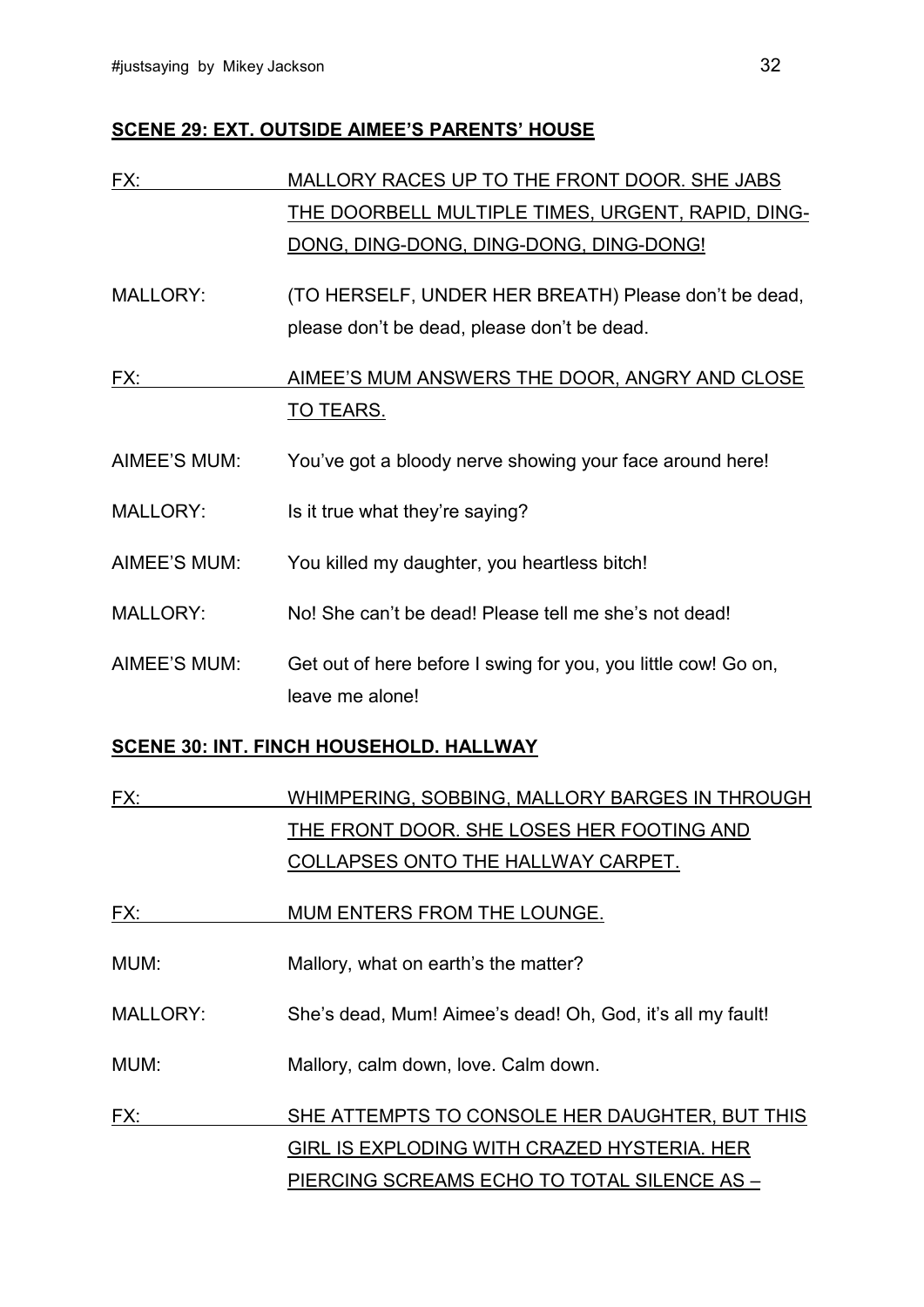MALLORY: (TO US) A doctor was called out. He gave me a sedative to help me sleep. He also told Mum it would be in my best interest to be kept off school. Just for now.

#### **SCENE 31: INT. FINCH HOUSEHOLD. HALLWAY**

#### FX: THE DOORBELL SINGS FOR ATTENTION.

MALLORY: (TO US) This was nowhere near the end of my family's troubles. The next morning, Mum had the shock of her life when she answered the front door.

FX: MUM OPENS THE DOOR TO A HECTIC MESS OF JABBERING REPORTERS, ALL ASKING A BARRAGE OF QUESTIONS, PEPPERED WITH SPORADIC CAMERA FLASHES.

MUM: Go away. No comment. Leave us alone.

FX: SHE SLAMS THE DOOR IN THEIR FACES.

MUM: Oh, great, that's all we need. Things are bad enough without the ruddy press sensationalising it all.

FX: MALLORY DESCENDS THE STAIRS.

- MALLORY: Mum, what's happening?
- MUM: Get back to bed, you. The doctor said you need to rest.
- MALLORY: I'm all sleeped out. Were they reporters?

MUM: Yes. All thanks to you. Stupid cow.

#### **SCENE 32: INT. FINCH HOUSEHOLD. LOUNGE**

## FX: THE DRAMATIC OPENING THEME TUNE OF A TV CURRENT AFFAIRS PROGRAMME THUNDERS ON AS –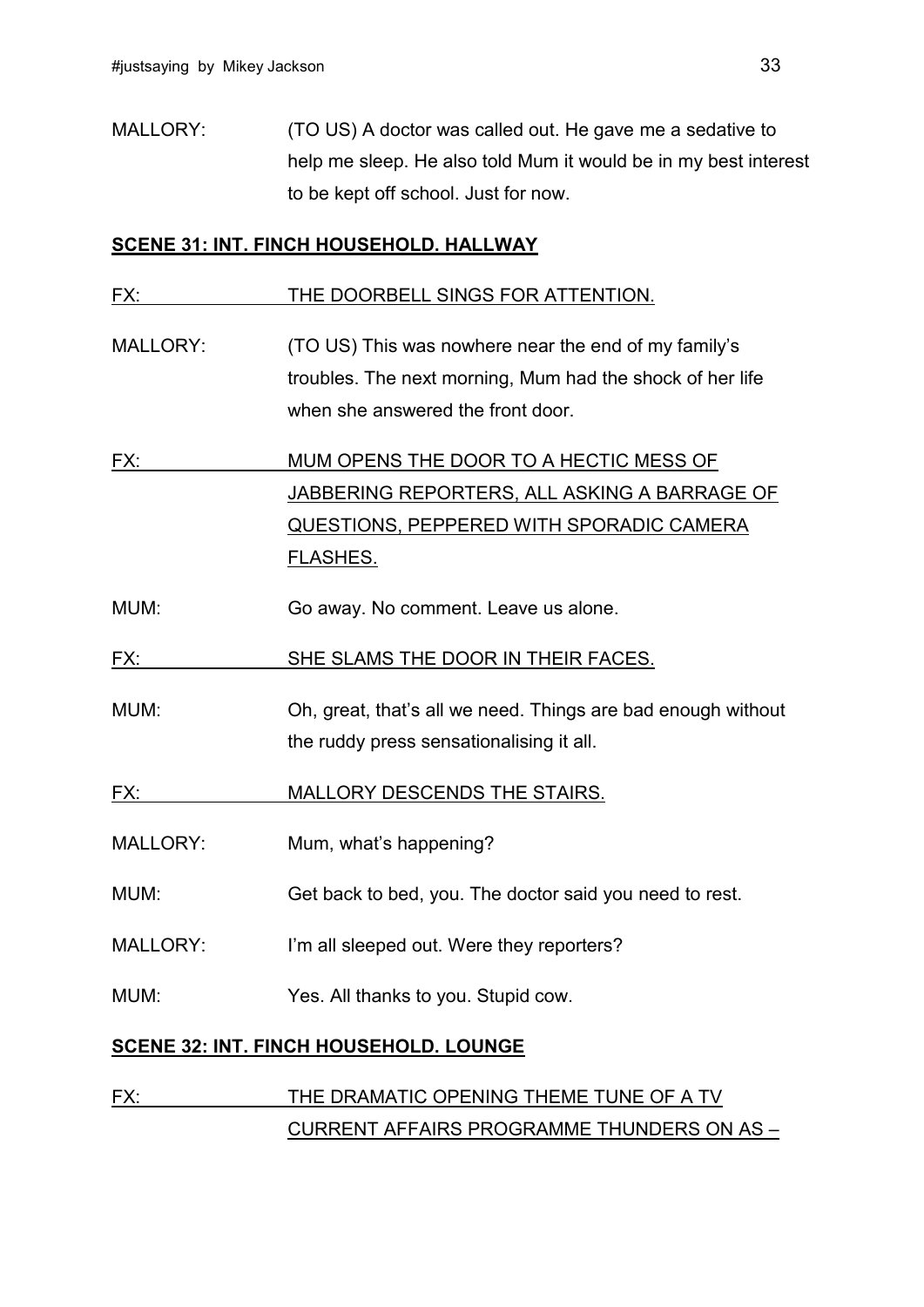| <b>MALLORY:</b> | (TO US) Overnight, the whole sorry affair had been              |
|-----------------|-----------------------------------------------------------------|
|                 | transformed into a colossal media circus. It seemed as if every |
|                 | broadcaster imaginable was hungry for a share of the carcass.   |
|                 | The TV presenters said thinks like:                             |
| <b>MALLORY:</b> | (QUOTING) The main headlines tonight. A sixteen-year-old        |
|                 | schoolgirl has committed suicide after a vicious comment        |
|                 | posted about her on social media went viral.                    |
| <b>MALLORY:</b> | (QUOTING) With a suspended schoolteacher right at the heart     |
|                 | of the Aimee Taylor scandal, is the Department of Education     |
|                 | really doing enough to protect our children?                    |

MALLORY: (QUOTING) In light of the Aimee Taylor teen suicide, we ask, should social networking be banned?

#### **SCENE 33: INT. FINCH HOUSEHOLD. LOUNGE**

| FX:             | THE DRAMATIC MUSIC CONTINUES LOW IN THE                                                                                                                         |
|-----------------|-----------------------------------------------------------------------------------------------------------------------------------------------------------------|
|                 | <b>BACKGROUND AS -</b>                                                                                                                                          |
| MUM:            | This is all your fault, Mallory. Look what you've done. Those<br>reporters, they were camped outside all day. I couldn't go to the<br>shops, to work, anywhere. |
| DAD:            | Yeah. Because of you, we feel like prisoners in our own home.                                                                                                   |
| <b>MALLORY:</b> | I didn't mean to cause so much trouble.                                                                                                                         |
| MUM:            | If you had a brain in your head, we wouldn't be in this pickle.<br>For God's sake, when will it all end?                                                        |
| <b>MALLORY:</b> | I'm really sorry.                                                                                                                                               |
| DAD:            | Apologies aren't going to make things better.                                                                                                                   |
| FX:             | THE LANDLINE PHONE BURSTS INTO LIFE.                                                                                                                            |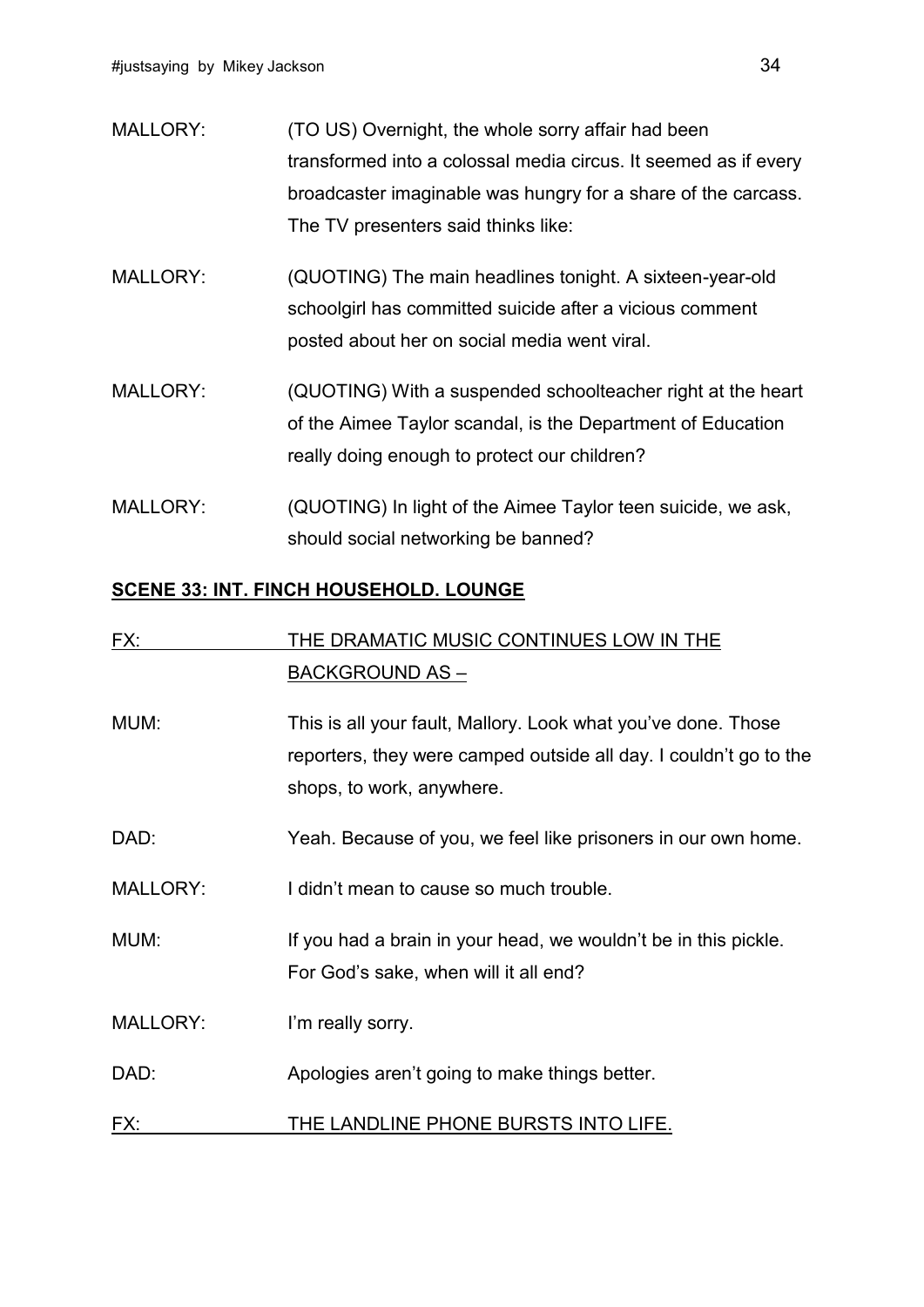| MUM:            | Don't answer that. It's bound to be the press again. Oh,        |
|-----------------|-----------------------------------------------------------------|
|                 | Mallory, why? I hate to say this, but right at this moment, I'm |
|                 | ashamed to be your mother.                                      |
| <b>MALLORY:</b> | What? No! You don't mean that!                                  |
| DAD:            | You've brought this on yourself, girl.                          |
| <b>MALLORY:</b> | No, please!                                                     |
| MUM:            | Get to bed, we're sick of the sight of you!                     |
| FX:             | THE PHONE CONTINUES TO RING AS A SOBBING                        |
|                 | <b>MALLORY DEPARTS.</b>                                         |
| <b>MALLORY:</b> | (TO US) It was official. I was the most hated person on the     |

planet. Even my own parents had turned against me. I knew then there was only one way I could fix this.

#### **SCENE 34: INT. FINCH HOUSEHOLD. MALLORY'S BEDROOM**

#### FX: MALLORY HASTILY GETS DRESSED.

- MALLORY: (TO US) I woke up at the crack of dawn. My plan? To get out of everybody's hair. I thought about packing some belongings, but no. Where I was going, I would only need one possession.
- FX: SHE HEADS OUT, GENTLY CLOSING THE DOOR.
- MALLORY: (TO US) My digital voice recorder.

#### **SCENE 35. EXT. TRAIN STATION PLATFORM**

#### FX: BING BONG, A STATION ANNOUNCEMENT.

ANNOUNCER: (D) Keep away from the edge of the platform. The train now approaching is not scheduled to stop at this station.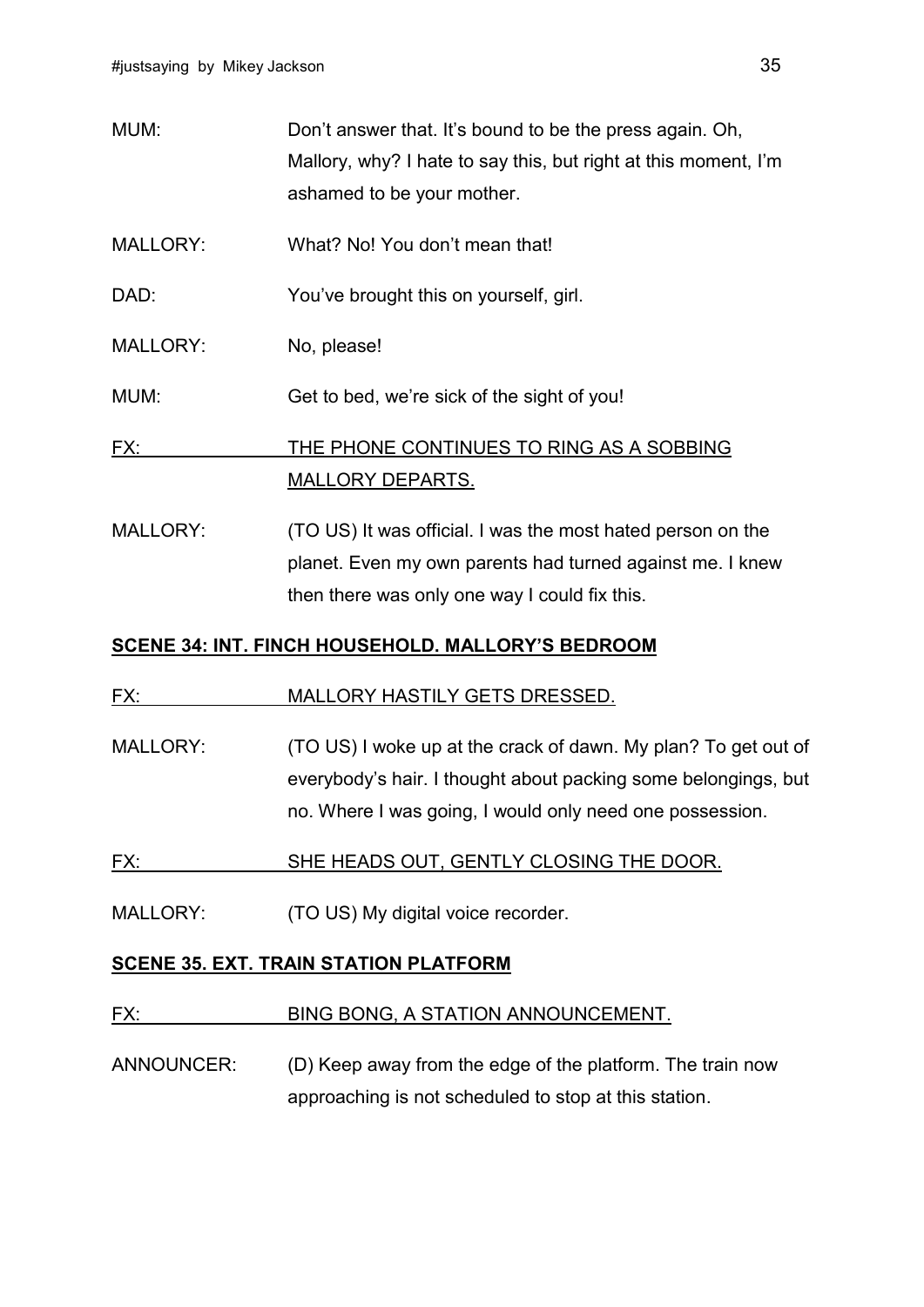MALLORY: (TO US) So here I am, recording my story, awaiting my fate, sitting on a cold bench at a railway station. I guess this voice recorder must be almost full by now, so I'd better use the time I have left to say goodbye. Oh, and to apologise to all the people I've hurt along the way.

#### FX: BING BONG.

- ANNOUNCER: (D) Keep away from the edge of the platform. The train now approaching is not scheduled to stop at this station.
- MALLORY: (TO US) By now, you've probably worked out my true intentions. I'm waiting for a train. But I'm not going anywhere. You see, this is the best way to end it all. Unlike the Aimee Taylor incident, pills don't always work. And I know I'd totally bottle out of slitting my wrists. I so hate the sight of blood. Oh, and there's always the risk that somebody might discover me in time. But jumping in front of a train. Well, that's a different story altogether. The moment I leap off that platform, there will be no going back.

#### FX: BING BONG.

- ANNOUNCER: (D) Keep away from the edge of the platform. The next train is not scheduled to stop at this station.
- MALLORY: (TO US) I'll leave this voice recorder on the bench in the hope that somebody finds it and does something good with my story.

## FX: WE CAN TELL SHE'S FIGHTING BACK THE NEED TO CRY AS SHE DECLARES –

MALLORY: Goodbye, world. It was pretty good while it lasted.

## FX: MALLORY CLICKS OFF THE VOICE RECORDER, PLACES IT ON THE BENCH, THEN STANDS UP AND WALKS OVER TO THE EDGE OF THE PLATFORM.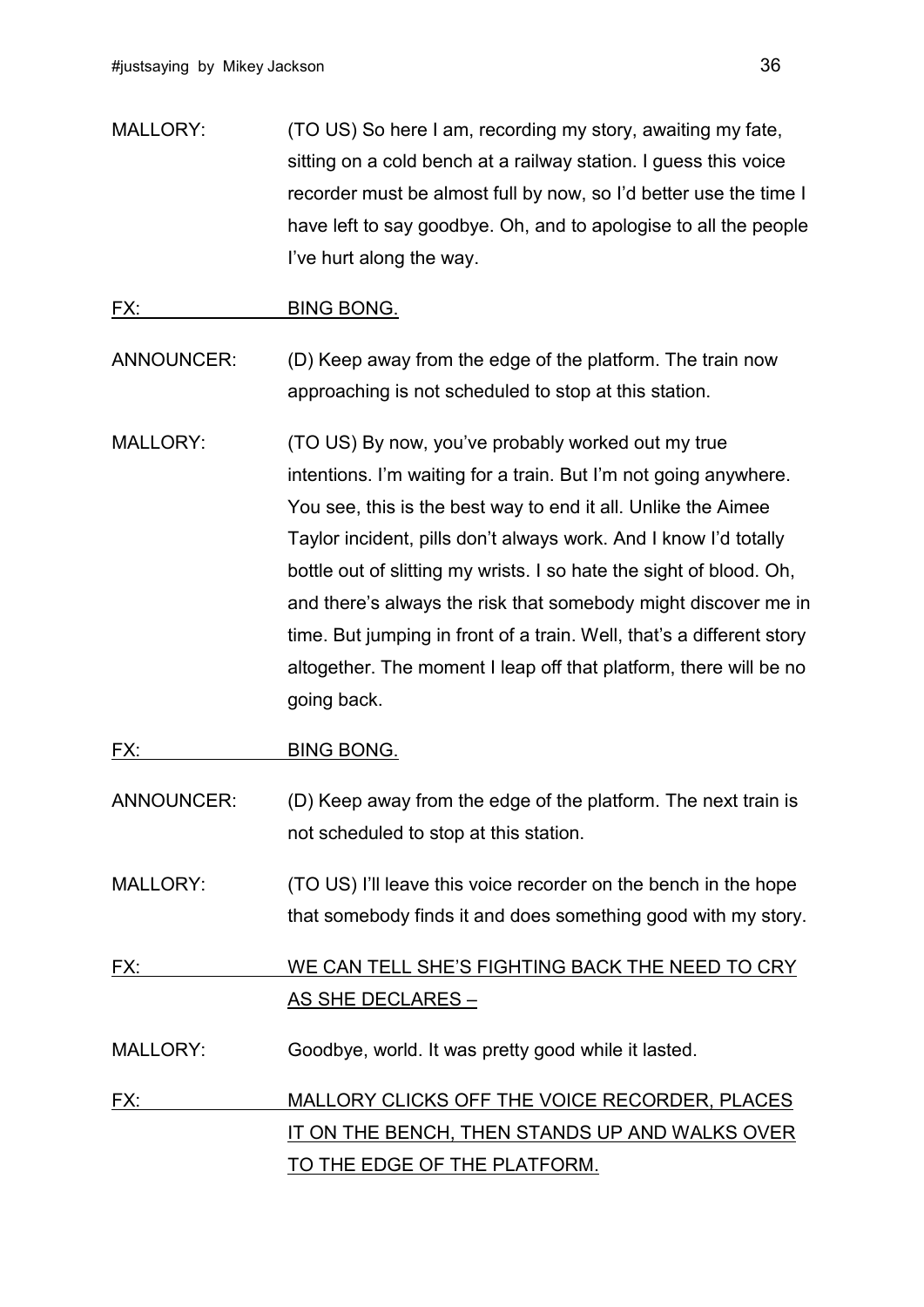| FX:               | <u>THEN, A DISTANT RUMBLE. OH, GOD, IT'S THAT</u>          |
|-------------------|------------------------------------------------------------|
|                   | <b>APPROACHING TRAIN. WE HEAR MALLORY'S HEARTBEAT</b>      |
|                   | <u>LOUD AND CLEAR, PUMPING FASTER AND FASTER,</u>          |
|                   | BADOOM, BADOOM, BADOOM, BADOOM.                            |
| FX:               | <b>BING BONG.</b>                                          |
| <b>ANNOUNCER:</b> | (D) Keep away from the edge of the platform. The train now |
|                   | approaching is not scheduled to stop at this station.      |
| FX:               | THE TRAIN HORN CALLS OUT, NAAA NAAAA! THE                  |
|                   | <b>RUMBLING AND RATTLING GROWS LOUDER AND</b>              |
|                   | <u>LOUDER, AS DOES MALLORY'S HEARTBEAT, BADOOM,</u>        |
|                   | BADOOM, BADOOM, BADOOM.                                    |
| <b>ANNOUNCER:</b> | (D) Keep away from the edge of the platform. The train now |
|                   | approaching is not scheduled to stop at this station.      |
| FX:               | THE TRAIN IS ALMOST UPON US, RUMBLE, RUMBLE,               |
|                   | RATTLE, RATTLE. MALLORY'S HEARTBEAT, BADOOM,               |
|                   | <u>BADOOM, BADOOM, BADOOM, LOUDER AND LOUDER.</u>          |
| <b>ANNOUNCER:</b> | (D) Keep away from the edge of the platform. The train now |
|                   | approaching is not scheduled to stop at this station.      |
| FX:               | A DEAFENING, TERRIFYING CLATTER-CLATTER                    |
|                   | WHOOOSHHHHHH AS THE TRAIN RUSHES PAST.                     |
| FX:               | AND THEN THE TRAIN LEAVES US. IT'S RUMBLE FADES            |
|                   | INTO THE DISTANCE. WE'RE LEFT WITH AN UNEASY               |
|                   | HUSH. DEATHLY SILENCE. NOTHING. WE DON'T KNOW              |
|                   | WHAT HAS HAPPENED. UNTIL -                                 |
| FX:               | - SOBBING UNCONTROLLABLY, MALLORY RETURNS TO               |
|                   | THE BENCH. SHE COMPOSES HERSELF AND CLICKS THE             |
|                   | <u>VOICE RECORDER BACK ONTO RECORD.</u>                    |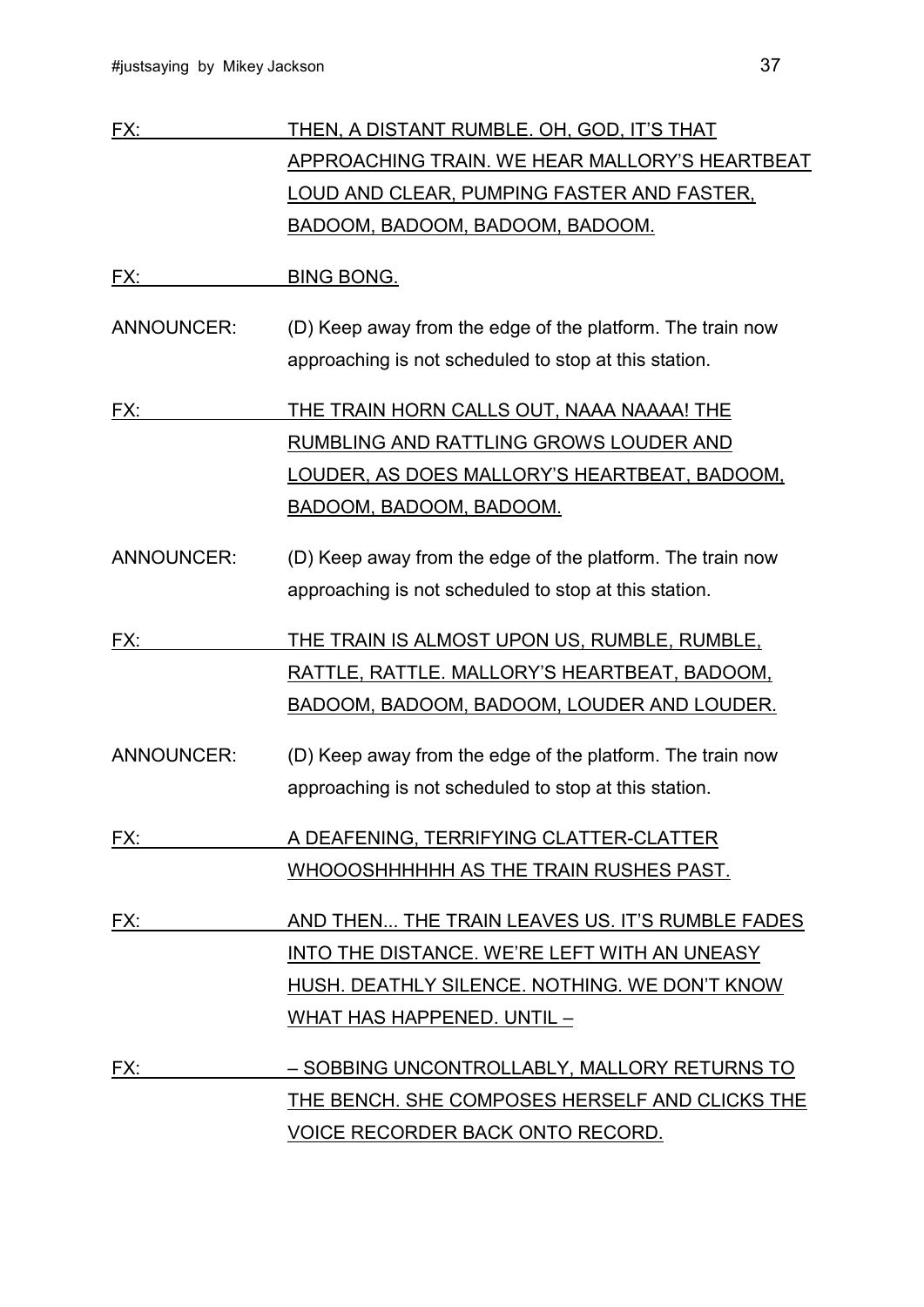MALLORY: (TO US) Hello, world. Yes, it's me again. In the end, I couldn't go through with it. Right at the very last moment, I realised my death would be pointless. It wouldn't turn back the clock. And it certainly wouldn't bring Aimee back. Oh, and those bastard TV news channels would only report it as just another dumb teenage suicide. Another senseless waste of a young life.

#### **SCENE 36: EXT. MEADOW**

## FX: TWO YOUNG GIRLS GIGGLE AS THEY CANTER THROUGH THE SUMMER GRASS.

MALLORY: (TO US) I now know I must take responsibility for my actions. Face my demons. And learn from my mistakes. Hopefully, in time, all the pain and hurt I've caused will heal. Or at least not smart so much. I am sorry, so very sorry. And I won't rest until everybody knows that.

## FX: WE ENJOY THE LAUGHTER OF CHILDKIND AMID THE JOYFUL TWITTERING OF BIRDS.

MALLORY: (TO US) Oh, and I will do everything I can to clear Mr Johnson's name and get him reinstated. After all, he is an innocent man. And hey, how's this for a great idea? I reckon I should find out how to set up a charity for victims of cyberbullying. Oh, yes, the Aimee Taylor Trust sounds like a fantastic plan.

#### FX: THE GIGGLES AND SUMMER SOUNDS CONTINUE.

- MALLORY: (TO US) It's all so very clear now. The Aimee I knew and loved will always be right here in my head. In my memories. The two of us. The best of friends, enjoying the lazy, hazy, sunny days of summer where, during the school holidays...
- FX: OH, HERE COMES A SUDDEN DOWNPOUR OF RAIN.